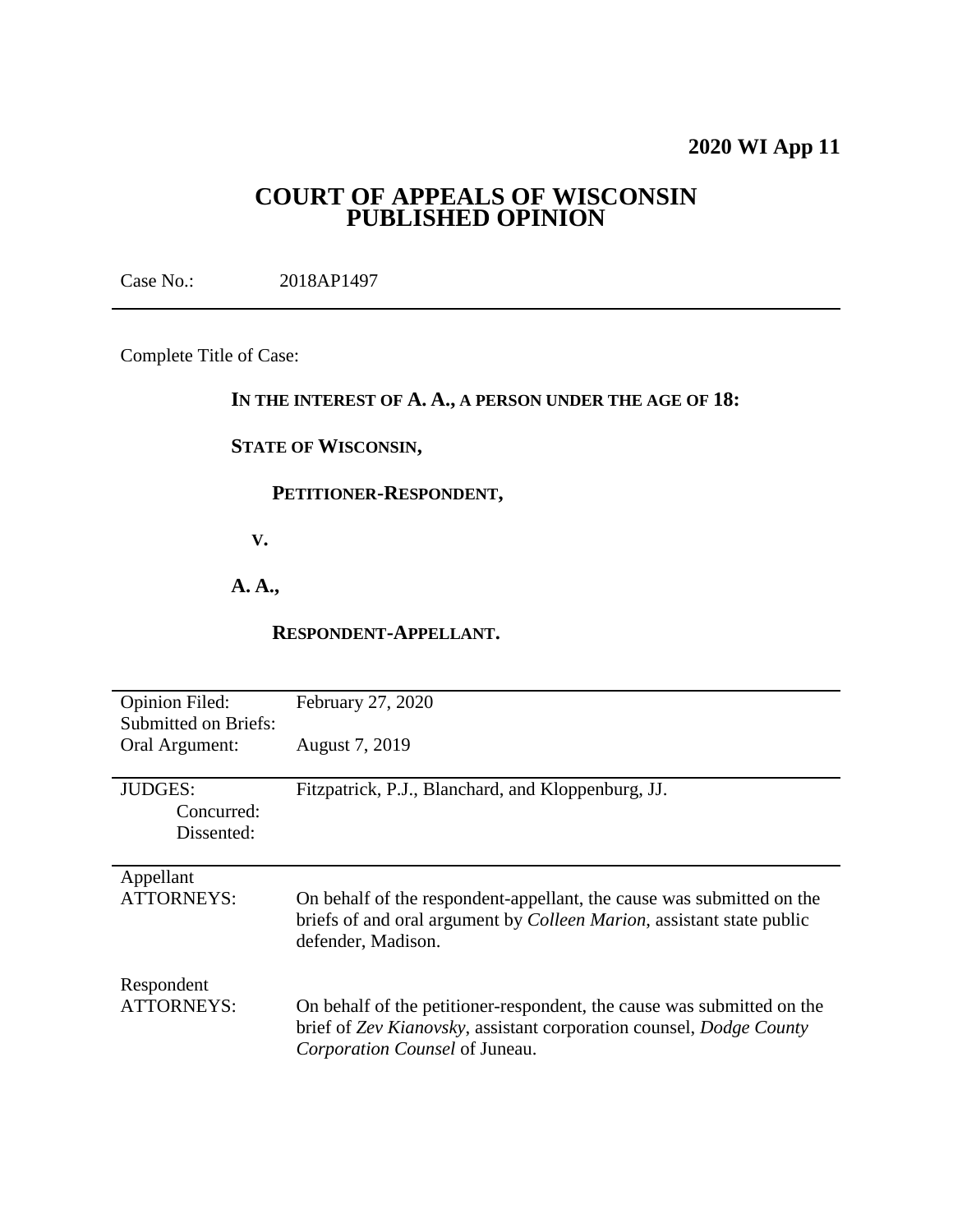On behalf of the petitioner-respondent, the cause was submitted on the brief of *Jacob J. Wittwer*, assistant attorney general, and *Joshua L. Kaul*, attorney general. There was oral argument by *Jacob J. Wittwer*.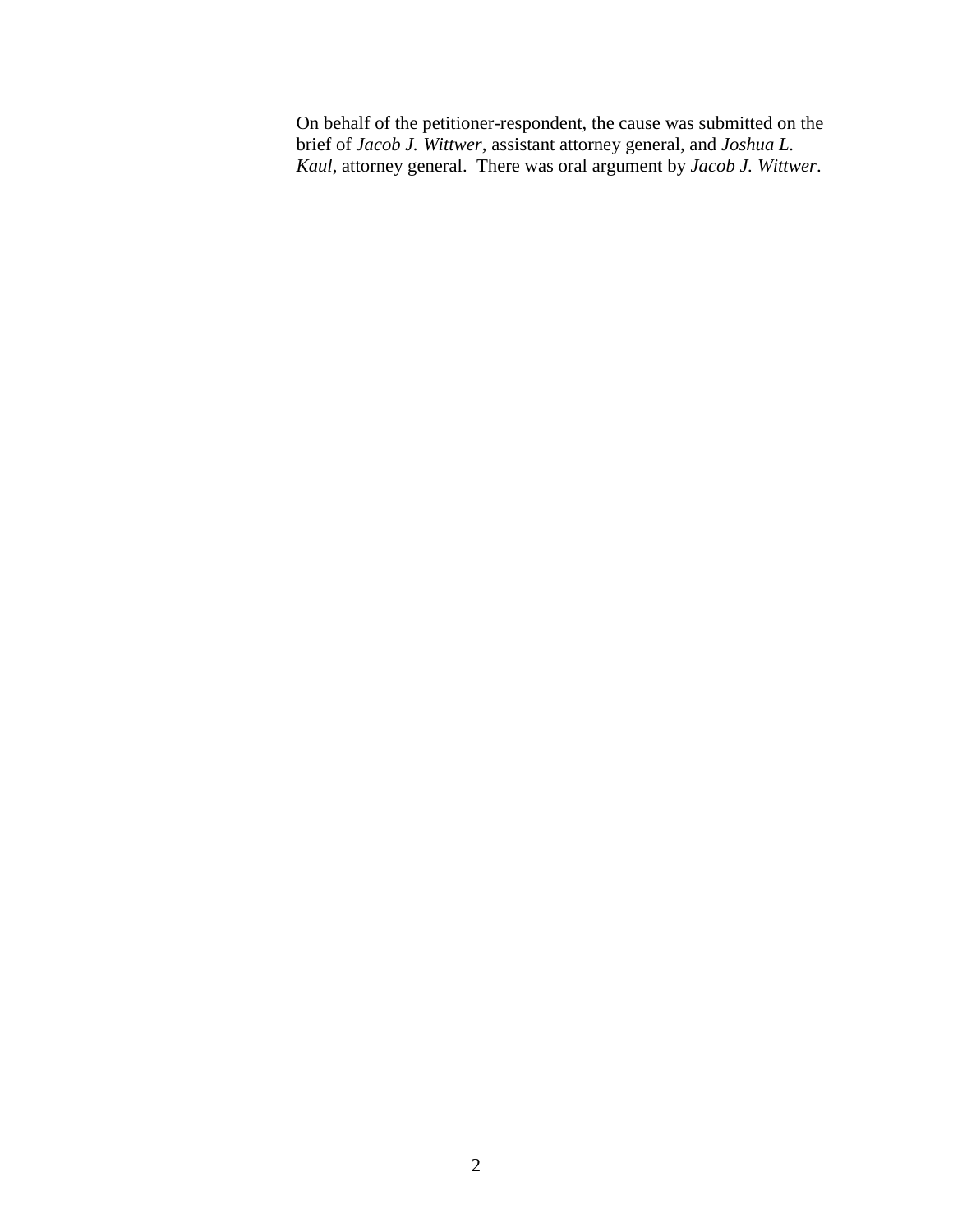# **2020 WI App 11**

# **COURT OF APPEALS DECISION DATED AND FILED**

#### **February 27, 2020**

**Sheila T. Reiff Clerk of Court of Appeals**

#### **NOTICE**

**This opinion is subject to further editing. If published, the official version will appear in the bound volume of the Official Reports.** 

**A party may file with the Supreme Court a petition to review an adverse decision by the Court of Appeals.** *See* **WIS. STAT. § 808.10 and RULE 809.62.** 

# **Appeal No. 2018AP1497 Cir. Ct. No. 2017JV35**

#### **STATE OF WISCONSIN IN COURT OF APPEALS**

**IN THE INTEREST OF A. A., A PERSON UNDER THE AGE OF 18:**

**STATE OF WISCONSIN,**

 **PETITIONER-RESPONDENT,**

 **V.**

**A. A.,**

 **RESPONDENT-APPELLANT.**

APPEAL from orders of the circuit court for Dodge County: STEVEN G. BAUER, Judge. *Modified and, as modified, affirmed*.

Before Fitzpatrick, P.J., Blanchard, and Kloppenburg, JJ.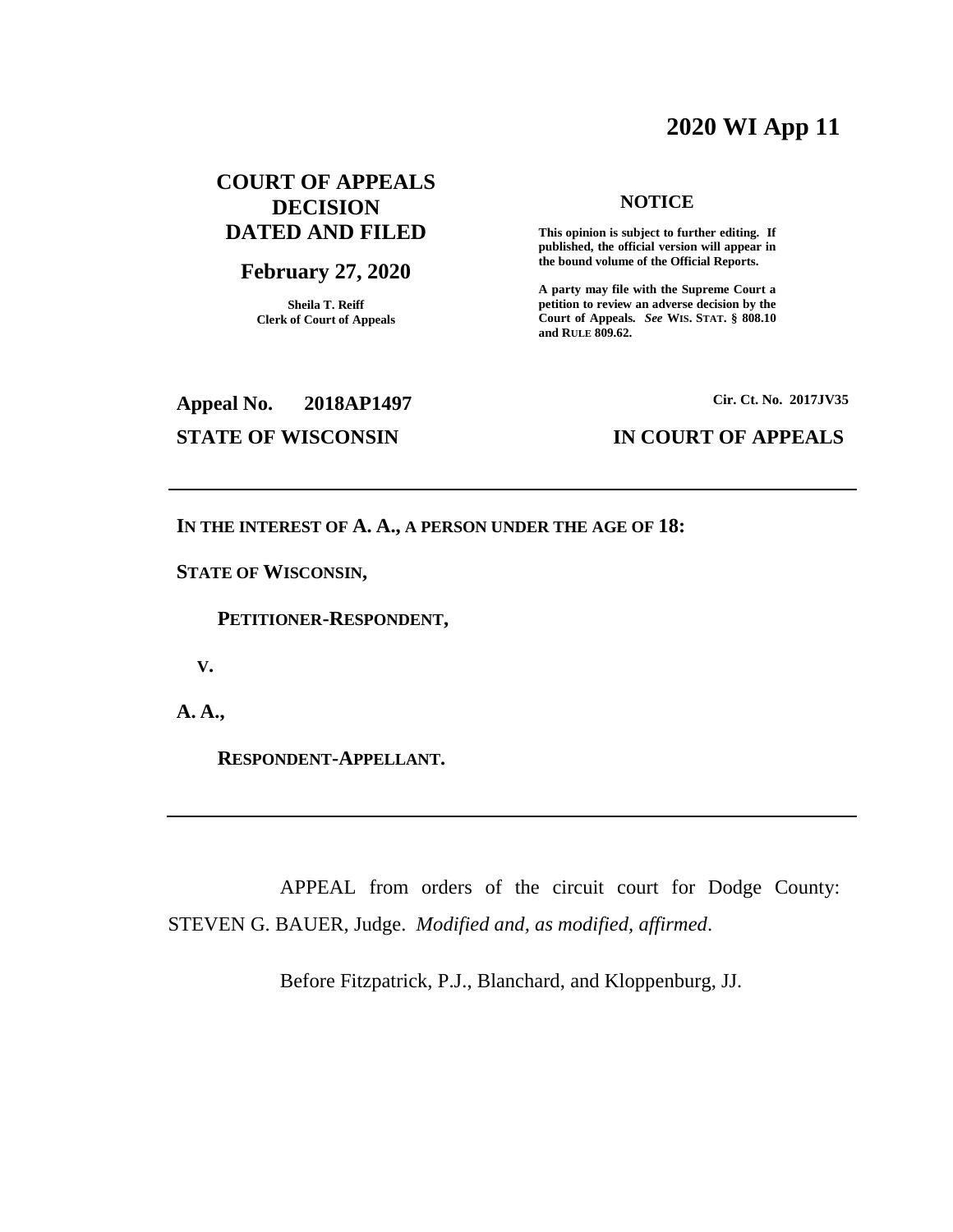$\P1$  BLANCHARD,  $J<sup>1</sup>$  This case involves the interpretation of the phrase "not more than 10 days" in WIS. STAT. § 938.355(6)(d)1. This provision sets the maximum length for a nonsecure custody sanction that a circuit court may impose on a juvenile who has violated a dispositional order. A.A. challenges one aspect of the order imposing a sanction on him and the circuit court's subsequent decision reaffirming the length of the sanction. Specifically, he challenges the court's decisions to extend his placement from January 16, 2018, to January 26, 2018, arguing that the court should have set January 25, 2018, as the end date. That is, A.A. contends that the sanction as ordered exceeded the "not more than 10 days" allowed under § 938.355(6)(d)1. because it included 10 days plus part of an 11th day, when "day" is understood to mean a calendar day. In contrast, the State argues that the length of the sanction was proper because it did not exceed 240 hours (*i.e.*, 10 consecutive 24-hour periods), because "day" in this context means 24 consecutive hours.

¶2 We agree with A.A. that the word "day" in WIS. STAT. § 938.355(6)(d)1. means a calendar day and not a series of hours. We interpret the statute this way in light of the general common law rule that fractions of days are not recognized when a time period is framed in terms of "days" in the circumstances present here. Under the common law rule, neither a juvenile's entering custody nor being released are events tied to a particular hour or minute of a day. These events are deemed to have occurred on the first and last days of the sanction.

 $\overline{a}$ 

<sup>&</sup>lt;sup>1</sup> On the court's own motion this appeal was converted from a one-judge appeal to a threejudge appeal under WIS. STAT.RULE 809.41(3) (2017-18). All references to the Wisconsin Statutes are to the 2017-18 version unless otherwise noted.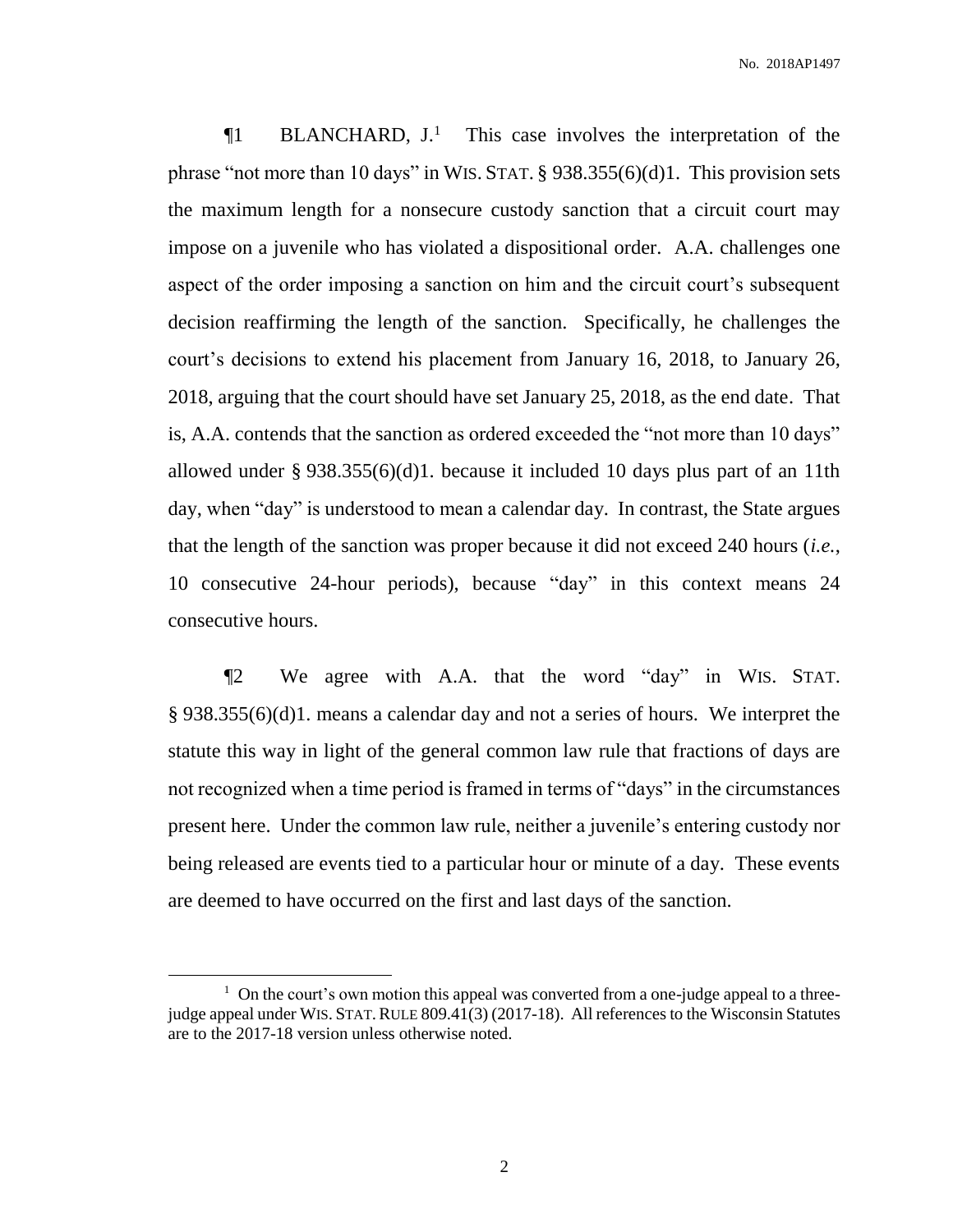¶3 We also briefly address the circuit court's application of WIS. STAT. § 990.001(4) to resolve the issue here and conclude that § 990.001(4) does not apply in this context. Accordingly, we modify the sanctions order so that the end date is shown as January 25, 2018, and affirm the order as modified. $2^2$ 

#### **BACKGROUND**

¶4 In December 2017, the circuit court entered an order finding A.A. to be a juvenile in need of protection or services based on habitual truancy. *See* WIS. STAT. §§ 938.13(6), 938.345(1). This order placed A.A. on supervision for one year and imposed conditions that A.A. had to follow to avoid sanctions. *See* WIS. STAT. §§ 938.34(2), 938.345(1), 938.355(2)(b)7. A.A. does not challenge this order.

¶5 In January 2018, A.A.'s social worker requested sanctions based on an allegation that A.A. violated supervision rules. *See* WIS. STAT. § 938.355(6m)(b). The motion requested a sanction of placement in nonsecure custody for 10 days. The court held a hearing on the motion on January 16, 2018.

¶6 Both at the hearing and in subsequent written submissions, the parties contested only one issue, namely how to properly determine the final day of a

<sup>&</sup>lt;sup>2</sup> Both sides acknowledge that this appeal is moot because A.A. has completed his courtordered placement. *See State v. Morford*, 2004 WI 5, ¶6, 268 Wis. 2d 300, 674 N.W.2d 349 (issue moot where determination of the issue has no practical effect on parties). However, we agree with the parties that the issue of how to count days in this context is "'capable and likely of repetition and yet evades review because the appellate process usually cannot be completed and frequently cannot even be undertaken within a time that would result in a practical effect upon the parties.'" *See State v. Dionicia M.*, 2010 WI App 134, ¶¶18-19, 329 Wis. 2d 524, 791 N.W.2d 236 (quoted source omitted) (construing a statute dealing with juvenile sentence credit in the Juvenile Justice Code despite mootness). Further, as the State notes, this is an issue of great public importance because WIS. STAT.  $\S 938.355(6)(d)1$ . establishes the maximum length of time that a juvenile may have his or her liberty deprived through nonsecure custody.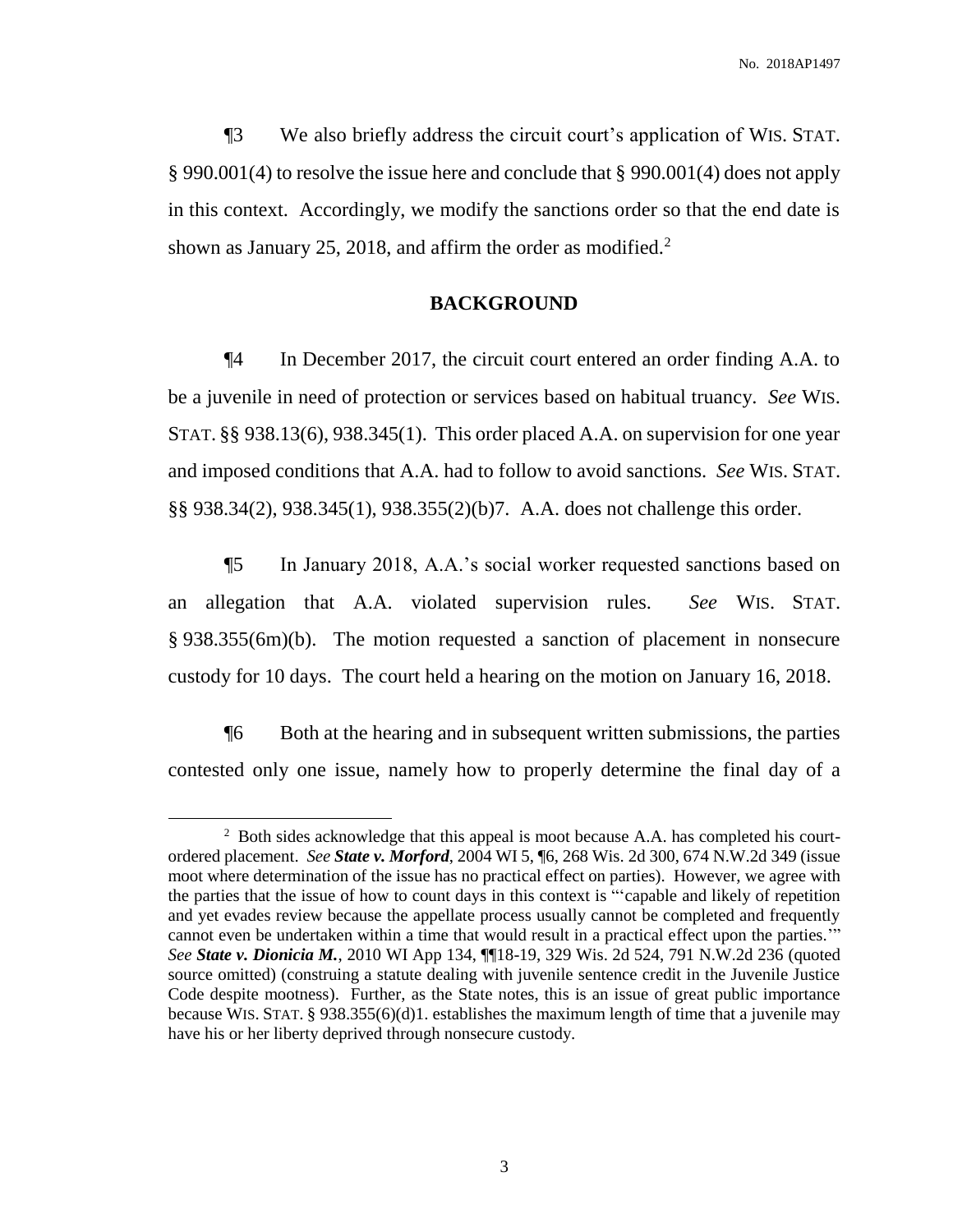maximum period of custody. A.A. argued that the circuit court should interpret "days" under WIS. STAT. § 938.355(6)(d)1., consistent with *State v. Johnson*, 2018 WI App 2, 379 Wis. 2d 684, 906 N.W.2d 704. *Johnson* holds that any part of a calendar day that a defendant in a criminal case spends in custody counts as a whole day of sentence credit. *Id.*, ¶8. A.A. argued that, under the logic of *Johnson*, the sanction here was 11 "days" long, not the maximum of 10 days allowed under § 938.355(6)(d)1. Corporation counsel for Dodge County argued that *Johnson* is distinguishable, because the instant case does not involve the juvenile equivalent of the criminal sentence credit at issue in *Johnson*. 3

¶7 The circuit court imposed a sanction of nonsecure custody, setting it to begin on January 16 (the day of the hearing) and end on January 26, concluding that this was a proper 10-day sanction. The court agreed with the County that *Johnson* is distinguishable. The court turned to a different statute and determined

<sup>&</sup>lt;sup>3</sup> We pause to explain why this opinion interprets the language of WIS. STAT.  $\S 938.355(6)(d)1$ , even though the proper statute for imposing sanctions for the violation of a dispositional order based on habitual truancy is § 938.355(6m) ("Sanctions for violation of order: truancy or habitual truancy"), and not § 938.355(6) ("Sanctions for violation of order"). *See* WIS. STAT. § 938.13 (defining grounds for finding a juvenile to be in need of protection or services, including habitual truancy under § 938.13(6)); § 938.355(6)(a)2. (sanctions under § 938.355(6)(d) available for "juvenile who has been found to be in need of protection or services under" § 938.13(4), (6m), (7), (12), or (14)); § 938.355(6m)(a) (sanctions under § 938.355(6m)(a) available for "juvenile who has been found … in need of protection or services under" § 938.13(6)).

On appeal, the parties focus their arguments on the more generally oriented sanction regime in WIS. STAT. § 938.355(6). Significantly, with respect to the sanction of "nonsecure custody" "in a juvenile detention facility or juvenile portion of a county jail," the pertinent language in the separate dispositional order sanctions regimes is identical. *Compare* § 938.355(6)(d)1. *with*  $\S$  938.355(6m)(a)1g. This includes the limitation that the sanction may last "not more than 10 days" and the requirement that juveniles be given detention credit for "time" spent in secure custody while awaiting a hearing on alleged dispositional order violations. Moreover, as we explain in note 5 *infra*, we do not view the differences in the sanction regimes under subsection (6) and (6m) as a basis to interpret differently their identical language regarding nonsecure custody.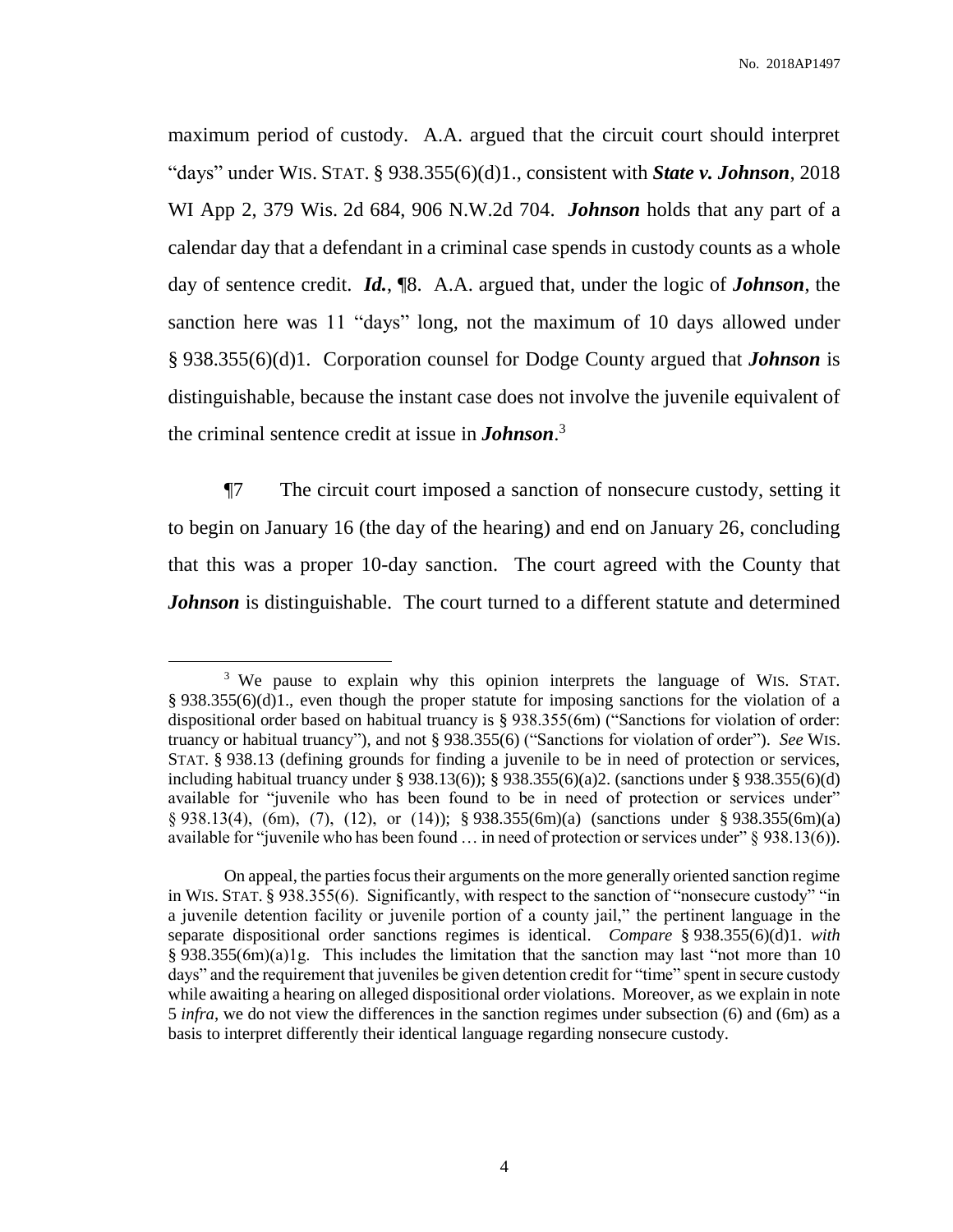that it applies in this context. *See* WIS. STAT. § 990.001(4) (computation of time limit "for the taking of any proceeding or the doing of an act" excludes the day of the event from which the time limit is measured). The court deemed the release of A.A. from custody within the sanction period to be the "doing of an act" under § 990.001(4), and accordingly in counting the 10 days excluded the first day of the sanction, January 16.

¶8 There is no dispute that A.A.'s period of nonsecure placement began and ended as ordered by the circuit court. <sup>4</sup> The parties agree that the record does not establish the time of day on January 16 that A.A. began serving the sanction, nor the time of day when he was released on January 26.

¶9 A.A. appeals, challenging only the final date shown on the sanctions order.

#### **DISCUSSION**

¶10 We first address the parties' dispute over the meaning of "not more than 10 days" in WIS. STAT.  $\S$  938.355(6)(d)1., and then address the potential applicability of WIS. STAT. § 990.001(4) in this context.

¶11 The interpretation and application of statutes to an undisputed set of facts present questions of law, which we review independently. *See State v. Dylan S.*, 2012 WI App 25, ¶16, 339 Wis. 2d 442, 813 N.W.2d 229.

<sup>4</sup> During the course of the January 16 to January 26 sanction, A.A. was taken into temporary physical custody for a violation. *See* WIS. STAT. § 938.355(6d)(c) ("Short-term detention" for "Violation of protection or services order"). The temporary physical custody was terminated at a hearing on January 23 and A.A. was returned to nonsecure custody to serve the remainder of the previously ordered sanction, with no apparent effect on the end-date of the sanction. Neither party argues that A.A.'s period in physical custody matters to the resolution of the issue in this appeal, and accordingly we address this topic no further.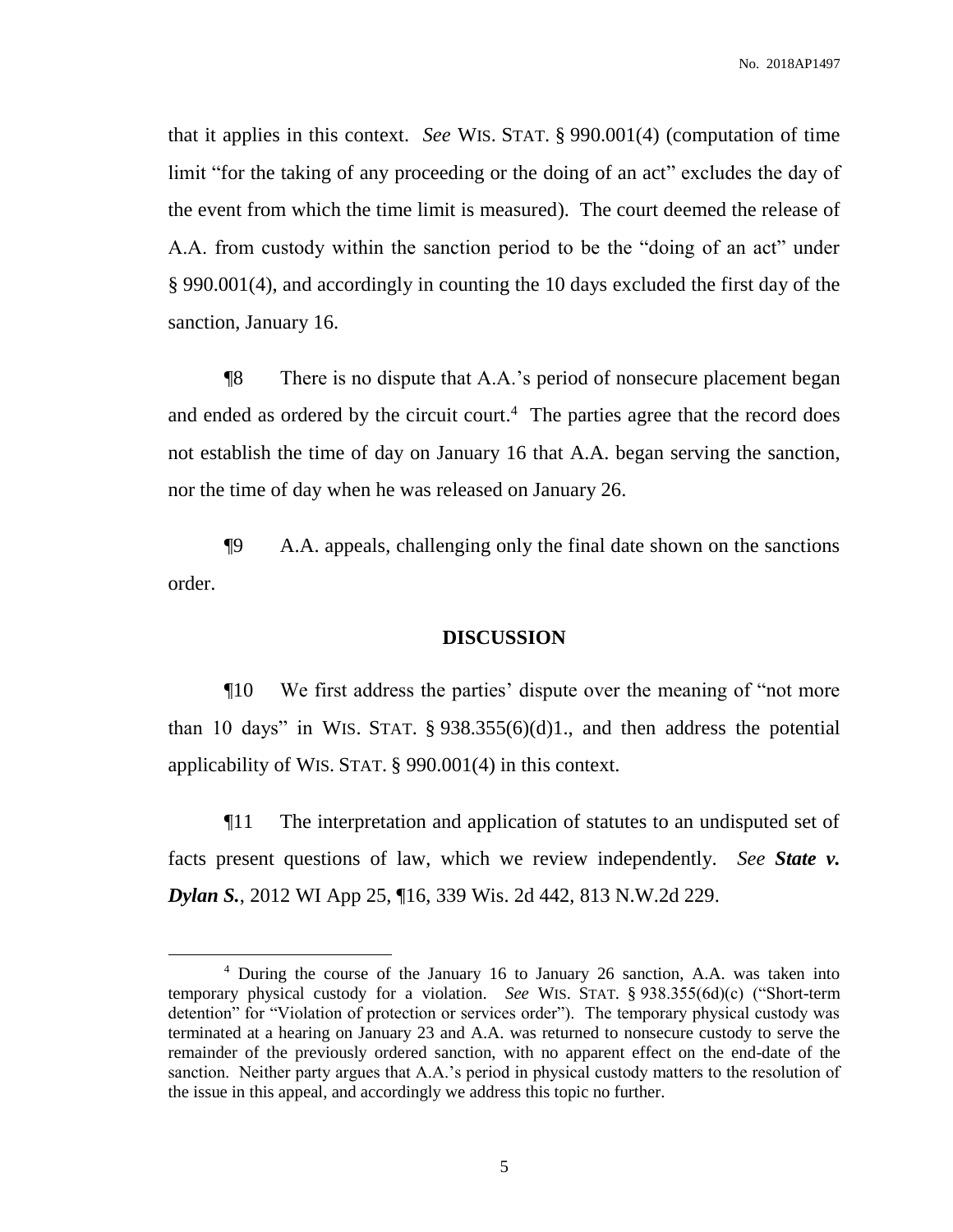#### *Meaning Of "Days" Under WIS. STAT. § 938.355(6)(d)1.*

¶12 To summarize more fully, A.A. interprets the phrase "not more than 10 days" in WIS. STAT. § 938.355(6)(d)1. to mean that the juvenile spends not more than 10 calendar days serving a nonsecure sanction when any part of a calendar day served counts as a full day. Under A.A.'s calendar-day interpretation, the calendar day on which a juvenile begins serving the sanction and the calendar day on which he or she is released from custody are each counted as one "day," whether the time served on each calendar day is two minutes or 23 hours. Under this interpretation, to avoid exceeding the "not more than 10 days" limitation, the sanction must end before midnight on the 10th calendar day of custody, which is the beginning of what would be the 11th calendar day.

¶13 The State argues that "not more than 10 days" means not more than 10 successive intervals of 24 hours. Under this interpretation, a sanction under WIS. STAT. § 938.355(6)(d)1. could last up to 240 hours. Thus, when a 10-day sanction is imposed, the juvenile must be released no later than the same time of day at which the sanction began on the 11th calendar day.

¶14 We apply the following general rules of statutory interpretation. "Statutory language is given its common, ordinary, and accepted meaning, except that technical or specially-defined words or phrases are given their technical or special definitional meaning." *State ex rel. Kalal v. Circuit Court for Dane Cty.*, 2004 WI 58, ¶45, 271 Wis. 2d 633, 681 N.W.2d 110. "[S]tatutory language is interpreted in the context in which it is used; not in isolation but as part of a whole; in relation to the language of surrounding or closely-related statutes; and reasonably, to avoid absurd or unreasonable results." *Id.*, ¶46. If this interpretation approach "yields a plain, clear statutory meaning, then<sup>"</sup> the statute is not ambiguous. *Id.*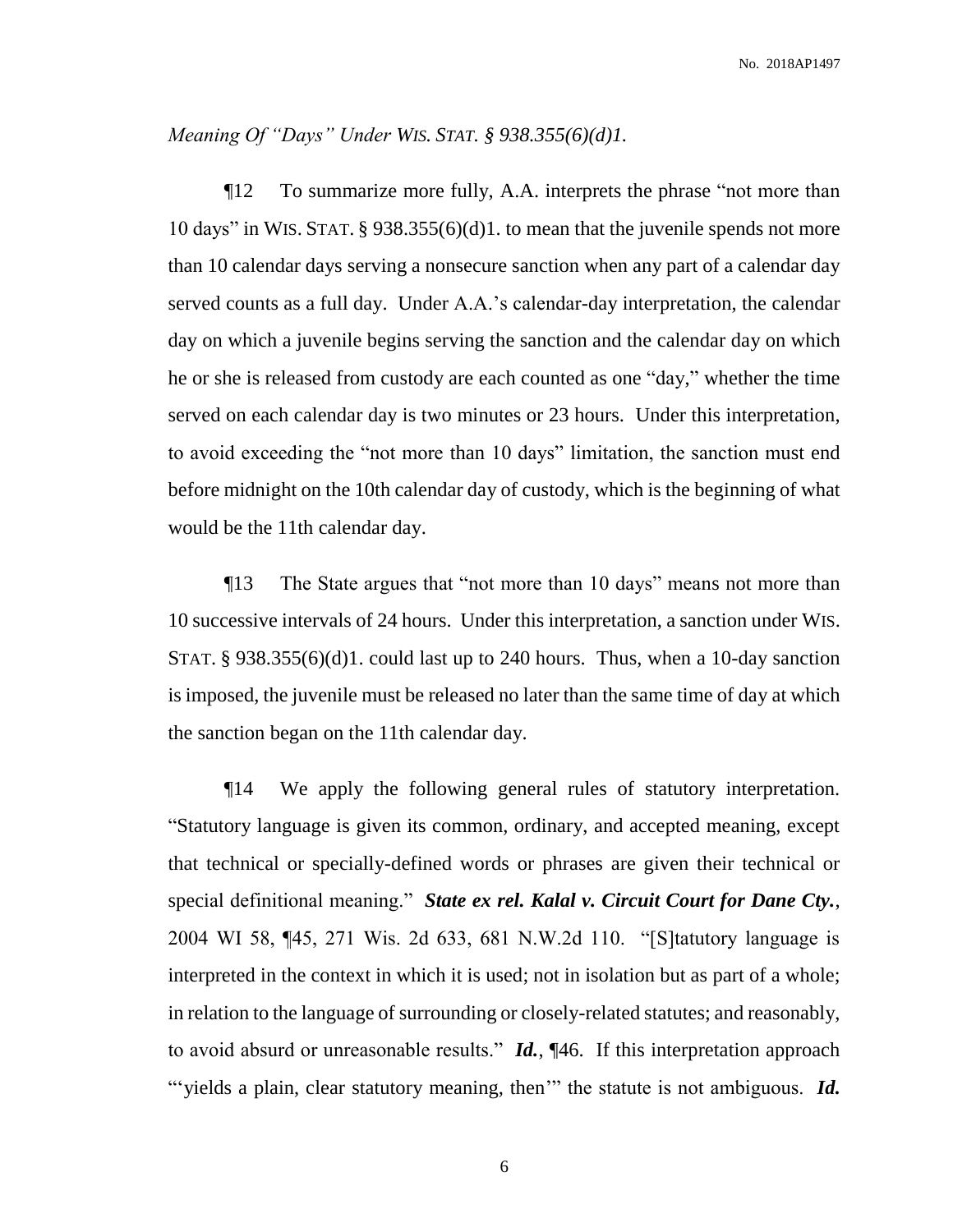(quoted source omitted). However, "a statute is ambiguous if it is capable of being understood by reasonably well-informed persons in two or more senses." *Id.*, ¶47.

¶15 Of special note here are the following additional rules of statutory interpretation. The legislature is "presumed to act with full knowledge of existing case law when it enacts a statute" and "[a] statute must be interpreted in light of the common law and the scheme of jurisprudence existing at the time of its enactment." *Strenke v. Hogner*, 2005 WI 25, ¶28, 279 Wis. 2d 52, 694 N.W.2d 296. Statutes are not interpreted in a way that would alter a proposition established in the common law—as would happen if the statute here were interpreted to create an exception to a time convention in the common law—"'unless the legislative purpose to do so is clearly expressed in the language of the statute.'" *See MBS-Certified Public Accountants, LLC v. Wisconsin Bell, Inc.*, 2012 WI 15, ¶67, 338 Wis. 2d 647, 809 N.W.2d 857 (quoted source omitted); *see also id.*, ¶¶67, 70-71 ("'It is axiomatic that a statute does not abrogate a rule of common law unless the abrogation is clearly expressed and leaves no doubt of the legislature's intent'"; a common law rule that undermines a "statute's manifest purpose … 'leaves no doubt of the legislature's intent'" to abrogate the common law rule. (quoted source omitted)).

¶16 With these standards in mind, we now provide additional background regarding WIS. STAT. § 938.355(6)(d)1. Section § 938.355 concerns disposition orders that circuit courts issue when a juvenile is found to be in need of protection or services. *See* § 938.355(1); *see also* WIS. STAT. §§ 938.34, 938.345(1). Such an order must contain "[a] statement of the conditions with which the juvenile is required to comply" while subject to the order. Sec. 938.355(2)(b)7. Subsections § 938.355(6), (6g), and (6m) define the court's power to impose sanctions on a juvenile who is found to have violated a condition. *See State v. Aaron D.*, 214 Wis. 2d 56, 61-64, 571 N.W.2d 399 (Ct. App. 1997) (discussing each variety of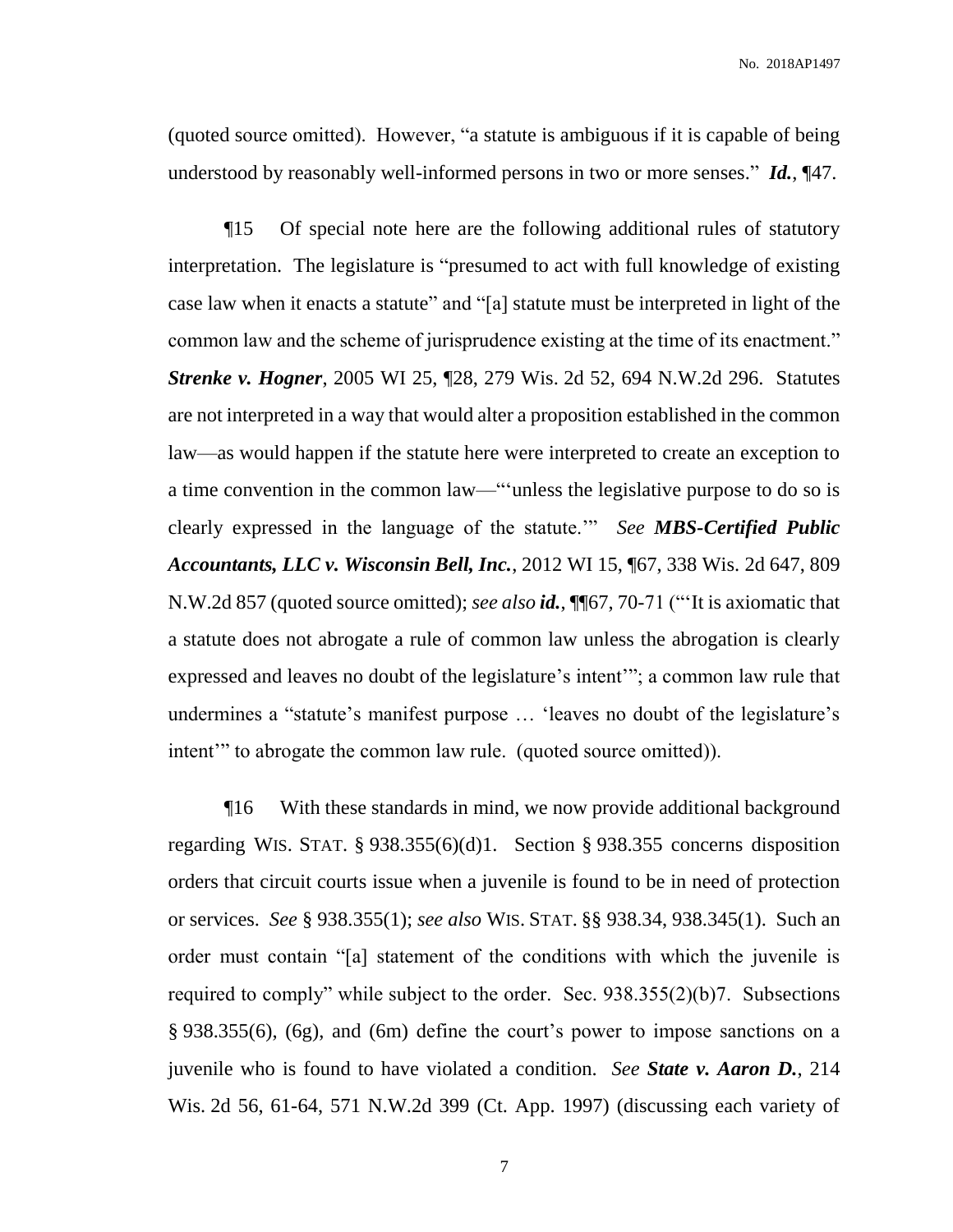sanctions). With respect to § 938.355(6), we have described the legislature's intent as "giving credence to the public policy choice that a sanction should not be perceived as punishment, but as a tool to coerce a recalcitrant child to comply with the conditions stated in the dispositional order." *State v. Ellis H.*, 2004 WI App 123, ¶9, 274 Wis. 2d 703, 684 N.W.2d 157.<sup>5</sup>

¶17 Among the potential sanctions available to the circuit court is the following:

> Placement of the juvenile in a juvenile detention facility or juvenile portion of a county jail that meets the standards promulgated by the department of corrections by rule or in a place of nonsecure custody, *for not more than 10 days*[,] and the provision of educational services consistent with his or her current course of study during the period of placement. The juvenile shall be given credit against the period of detention or nonsecure custody imposed under this subdivision for all time spent in secure detention in connection with the course of conduct for which the detention or nonsecure custody was imposed.

WIS. STAT. § 938.355(6)(d)1. (emphasis added).

 $\overline{a}$ 

 $\P$ 18 We conclude that WIS. STAT. § 938.355(6)(d)1. is ambiguous on the issue here. As we explain below, the well-established sources of plain language meaning—technical or dictionary definitions, context, closely related statutes, and the rule against interpretations that produce unreasonable results—all fail to reveal the legislature's intent regarding the computation of "not more than 10 days" under

<sup>&</sup>lt;sup>5</sup> There are differences between the sanction regimes available under WIS. STAT. § 938.355(6)(d) and § 938.355(6m)(a). *See State v. Aaron D.*, 214 Wis. 2d 56, 66-68, 571 N.W.2d 399 (Ct. App. 1997). However, while these differences reflect an intent to make available to circuit courts a somewhat different array of sanctions for habitually truant juveniles, we see no reason to view the sanctions in  $(6m)(a)$  as having a different general purpose from the  $(6)(d)$  general purpose of coercing compliance with a dispositional order.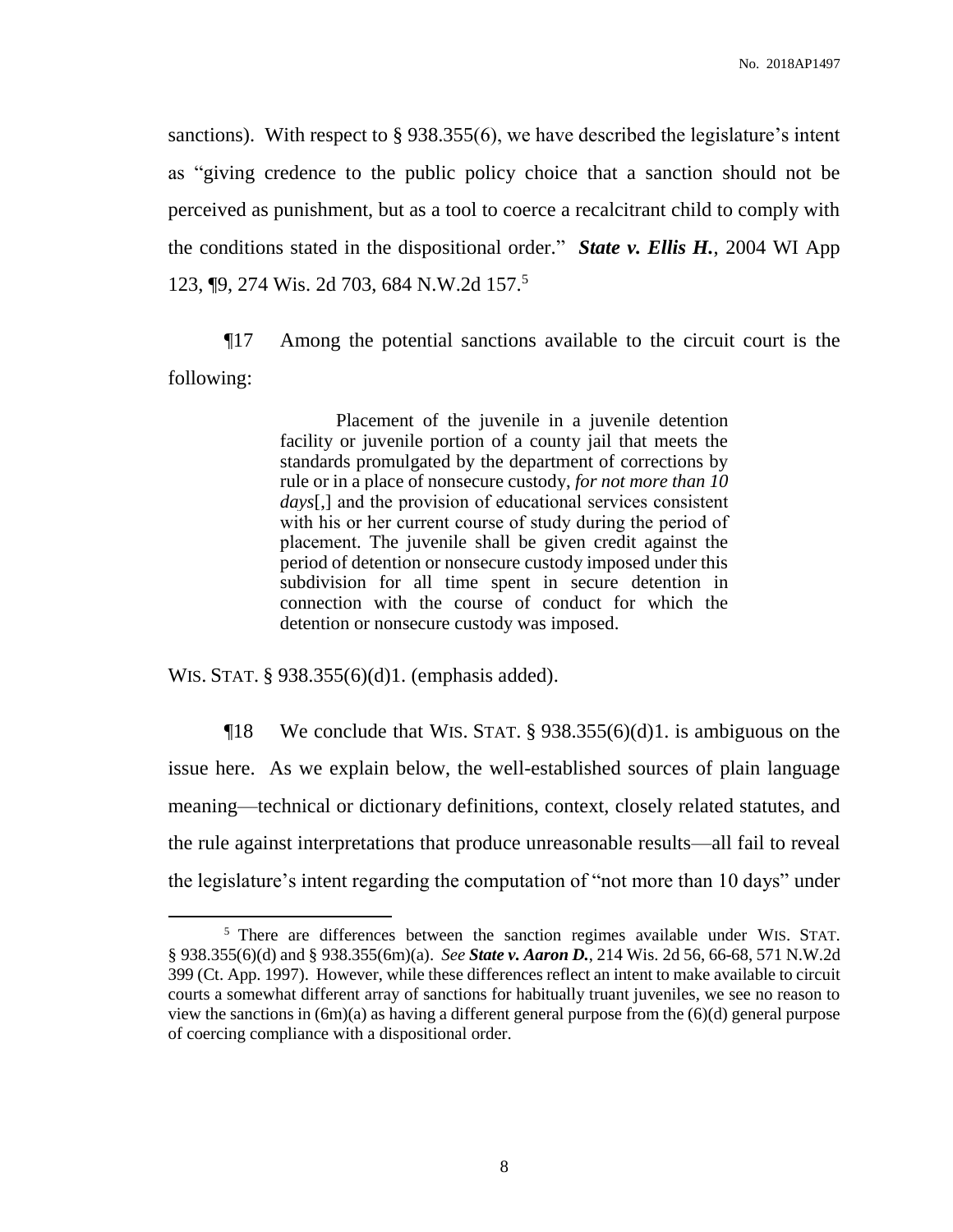§ 938.355(6)(d)1. Reasonably well-informed persons could understand the statute to contemplate a sanction that could end at the latest by midnight of the 10th calendar day or one that lasts up to  $240$  hours.<sup>6</sup> Further below, we explain our conclusion that, in the absence of a manifest intent to the contrary, we interpret § 938.355(6)(d)1. in light of the common law rule against recognizing fractions of a day.

¶19 **Technical or dictionary definitions.** We find no statutory definition of "day" or "days" in WIS. STAT. ch. 938. *See* WIS. STAT. § 938.02. Similarly, unlike other units of time, WIS. STAT. § 990.01 ("Construction of laws; words and phrases") does not provide a default meaning of "day" for the interpretation of all statutes. *See* § 990.01(intro), (21), (46), (49) (defining "month," "week," and "year" for situations in which those definitions do not "produce a result inconsistent with the manifest intent of the legislature").

¶20 Turning to dictionary definitions, "day" has multiple ordinary meanings. Neither party disputes that some potentially pertinent definitions support interpreting "days" to be calendar days (A.A.'s position), while others support interpreting "days" to be 24-hour periods (the State's position). Specifically, some definitions of "day" treat it as a 24-hour period, while other definitions more flexibly

 $\overline{a}$ 

<sup>&</sup>lt;sup>6</sup> A 240-hour interpretation provides for an additional potential overnight and part of a day over a 10-calendar-day interpretation. Assume that a circuit court orders a juvenile to serve a "10 day" sanction of nonsecure custody to begin at the conclusion of a hearing that ends at 5:00 p.m., January 16. Under A.A.'s rule, the 7 hours of custody served on the 16th counts as the first day of custody, and the sanction must end with release by midnight, January 25, though release at any point during that day (theoretically as early as 12:01 a.m., January 25) would count as a 10th day of the sanction. Under the State's rule, the sanction could continue beyond the end of the 25th, but no later than 5:00 p.m. on January 26. Thus, under these facts, the maximum sanction under the 240-hour approach could theoretically last as many as 41 hours longer than the maximum sanction under the calendar-day approach.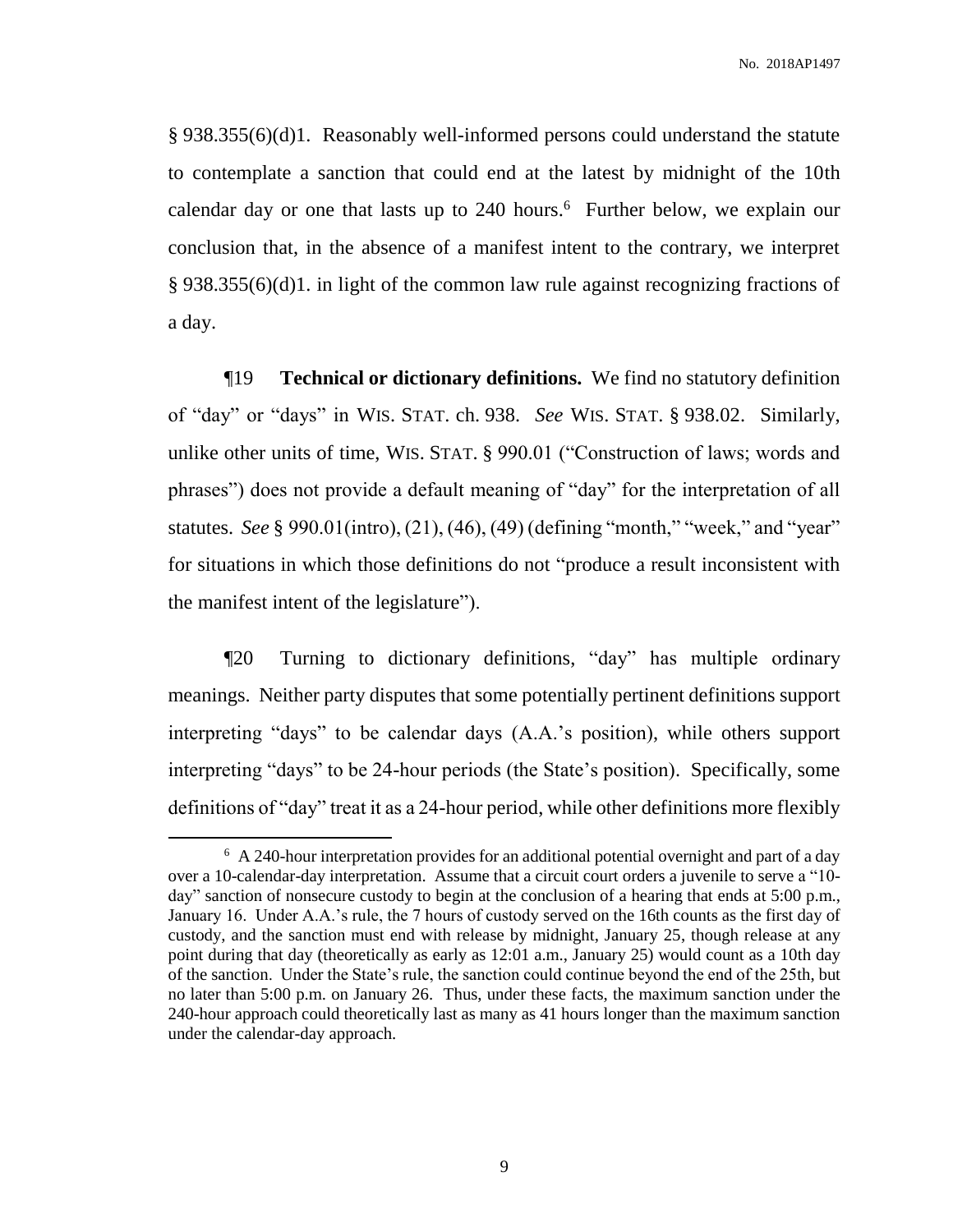define "day" as referencing a portion of a 24-hour period.<sup>7</sup> Thus, neither technical nor dictionary definitions support either of the interpretations offered by the parties.

¶21 **Context.** In defining other time periods in the context of dispositional orders under WIS. STAT. § 938.355, the legislature has demonstrated that, when it wants to do so, it can express a clearer intent by breaking down a "day" or "days" into fraction-of-a-day units, specifically hours. It has used "hours," for example, for the measurement of the maximum time that a juvenile may be held in custody before a hearing on the appropriateness of sanctions for violating a disposition order. *See, e.g.*, § 938.355(6d)(c)1. ("not more than 72 hours"). The legislature has demonstrated a similar intent in structuring another sanction available to courts under § 938.355(6)(d). *See* § 938.355(6)(d)4. (court may impose as a sanction "[n]ot more than 25 hours of uncompensated participation in a supervised work program or other community service work"). This contextual point weighs in favor of treating "days" as unitary (not as sets of hours), because the use of "hours" to define some time periods in § 938.355 and "days" to define others could suggest an

 $7$  See. *See, e.g.*, AMERICAN HERITAGE DICTIONARY, *Day* [\(https://www.ahdictionary.com/word/search.html?q=day\)](https://www.ahdictionary.com/word/search.html?q=day):

 $\overline{a}$ 

2.a. The 24-hour period during which the earth completes one rotation on its axis, traditionally measured from midnight to midnight.

….

3. One of the numbered 24-hour periods into which a week, month, or year is divided.

4. The portion of a 24-hour period that is devoted to work, school, or business….

5. A 24-hour period or a portion of it that is reserved for a certain activity: a day of rest.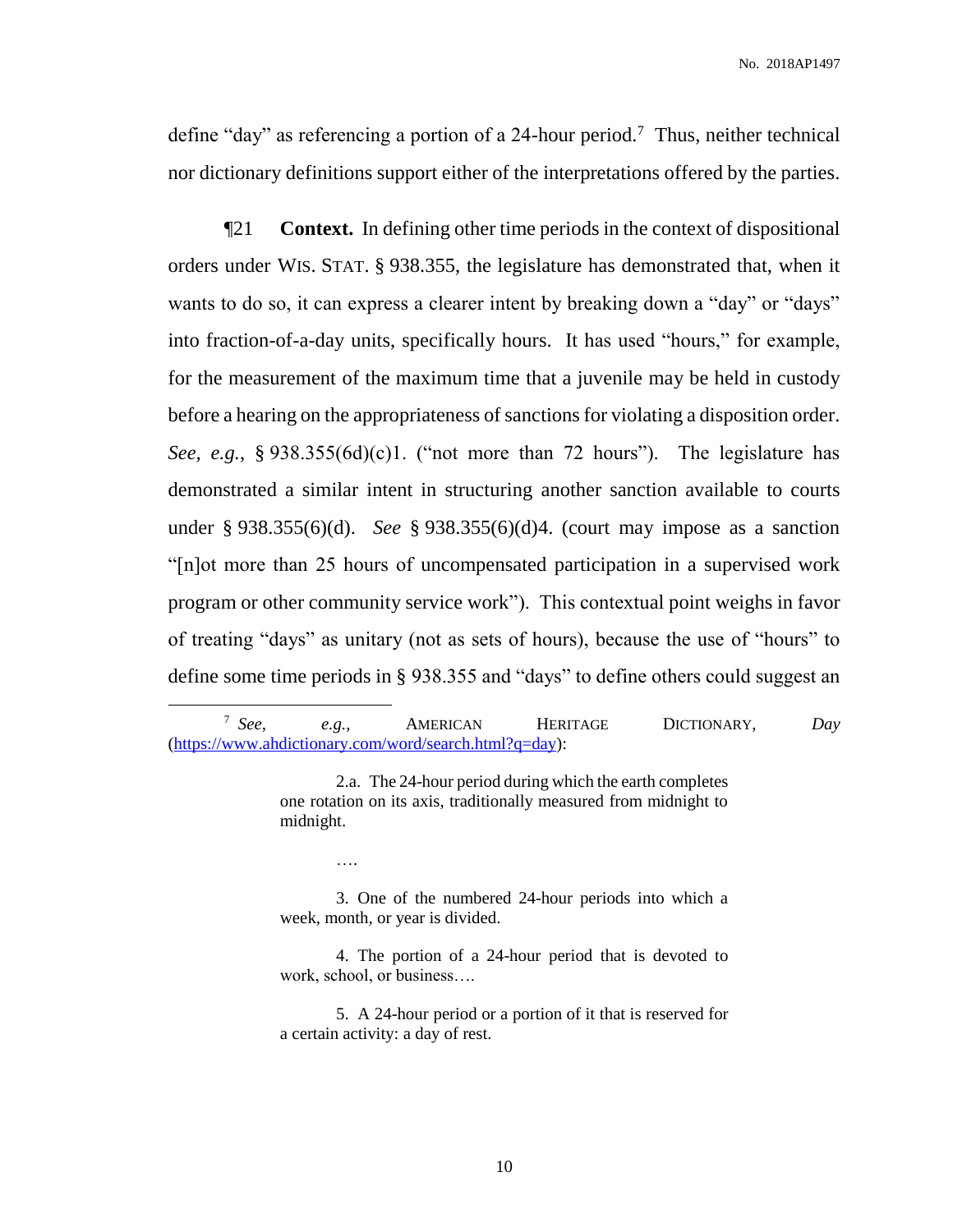intent to use different conventions for time measurement. *See Dodge Cty. v. Ryan E.M.*, 2002 WI App 71, ¶8, 252 Wis. 2d 490, 642 N.W.2d 592 (rejecting argument equating "72 hours" to "3 days" as "inconsistent with legislative intent").<sup>8</sup> And, more generally, the use of "hours" instead of "days" is a word choice that can have meaningful consequences for time computation. *See id.*, ¶9 ("when a statute expresses time in fractions of a day, usually hours, it makes no sense to apply" "a mechanism to create a fair, uniform standard for counting days"); WIS. STAT. § 990.001(4)(a) (excluding the whole of Sunday and legal holidays from time periods specifically expressed in hours, unless application of the rule would be inconsistent with the manifest intent of the legislature).

¶22 However, given the relative length of the time periods involved, the different wording may simply reflect a natural tendency to express shorter time frames in terms of hours and longer time frames in terms of days. *Compare* WIS. STAT. § 938.355(6)(d)4., (6d) (including time periods of "not more than" 25 or 72 hours) *with* § 938.355(6)(d)1., 3. (including time periods of "not more than" 10 and 30 days). One does not ordinarily speak in terms of "240-hour" time frames. We are accustomed to seeing references to periods of 24 hours, 48 hours, and 72 hours, but longer than that we are accustomed to use of the word "day."

¶23 The State apparently contends that the legislature would have understood that its 240-hour interpretation better promotes the overall purposes of WIS. STAT. ch. 938, and specifically the purposes of the sanction scheme laid out in WIS. STAT. § 938.355(6). The State's logic is that, because its interpretation creates the potential for a somewhat longer sanction, this maximizes the flexibility for

<sup>8</sup> This contextual point applies to habitual truancy sanctions as well. *See* WIS. STAT. § 938.355(6m)(a)1g., 2.-3. (using "days," and "hours" to limit sanctions).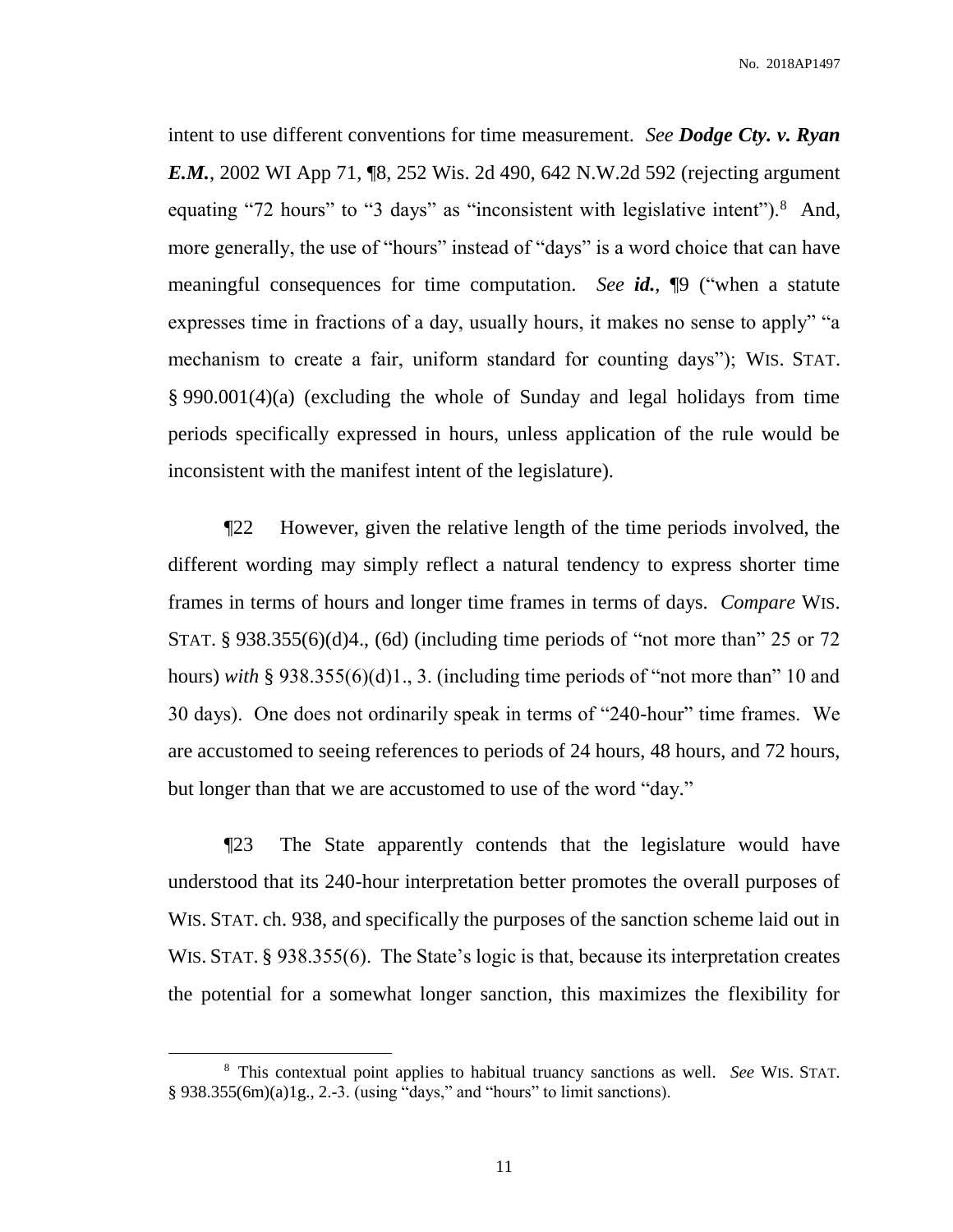circuit courts in choosing appropriate sanctions. The State argues that the importance of this additional sanction time is heightened because of the relatively short sanction time of 10 days. It is also true that case law explains that the purpose of sanctions under § 938.355(6) is to provide flexibility for courts in compelling compliance with disposition orders. *See Ellis H.*, 274 Wis. 2d 703, ¶9. However, the legislature has provided this flexibility in the form of limited sanctions of finite duration. In clarifying where that limit has been set under § 938.355(6)(d)1., we do not discern a basis to conclude that the additional detention time would meaningfully add to a circuit court's ability to coerce compliance with disposition orders.

¶24 The State may also mean to point to the context provided by WIS. STAT. § 938.01(2) regarding the purposes of ch. 938 as a whole, arguing that erring on the side of potentially longer maximum sanctions better advances these purposes. However, again here we do not discern a suggestion from that wider context that the legislature valued the additional possible overnight offered by a 240-hour sanction over a 10-calendar-day sanction. For example, the State does not point to any of the purposes of the juvenile code explicitly articulated in WIS. STAT. § 938.01(2) ("Legislative Intent") as a basis to conclude that the legislature favored a potentially longer maximum sanction under WIS. STAT. § 938.355(6)(d)1. In our review of § 938.01(2), we do not see how the additional time, to use one pertinent example from the statement of intent, "allow[s] the [circuit] court" "to utilize the most effective dispositional option" in order to "respond to a juvenile offender's needs for care and treatment consistent with the prevention of delinquency, each juvenile's best interest and protection of the public." *See* § 938.01(2)(f). Without additional guidance from the text of  $\S 938.355(6)(d)$  or any closely related statute, we are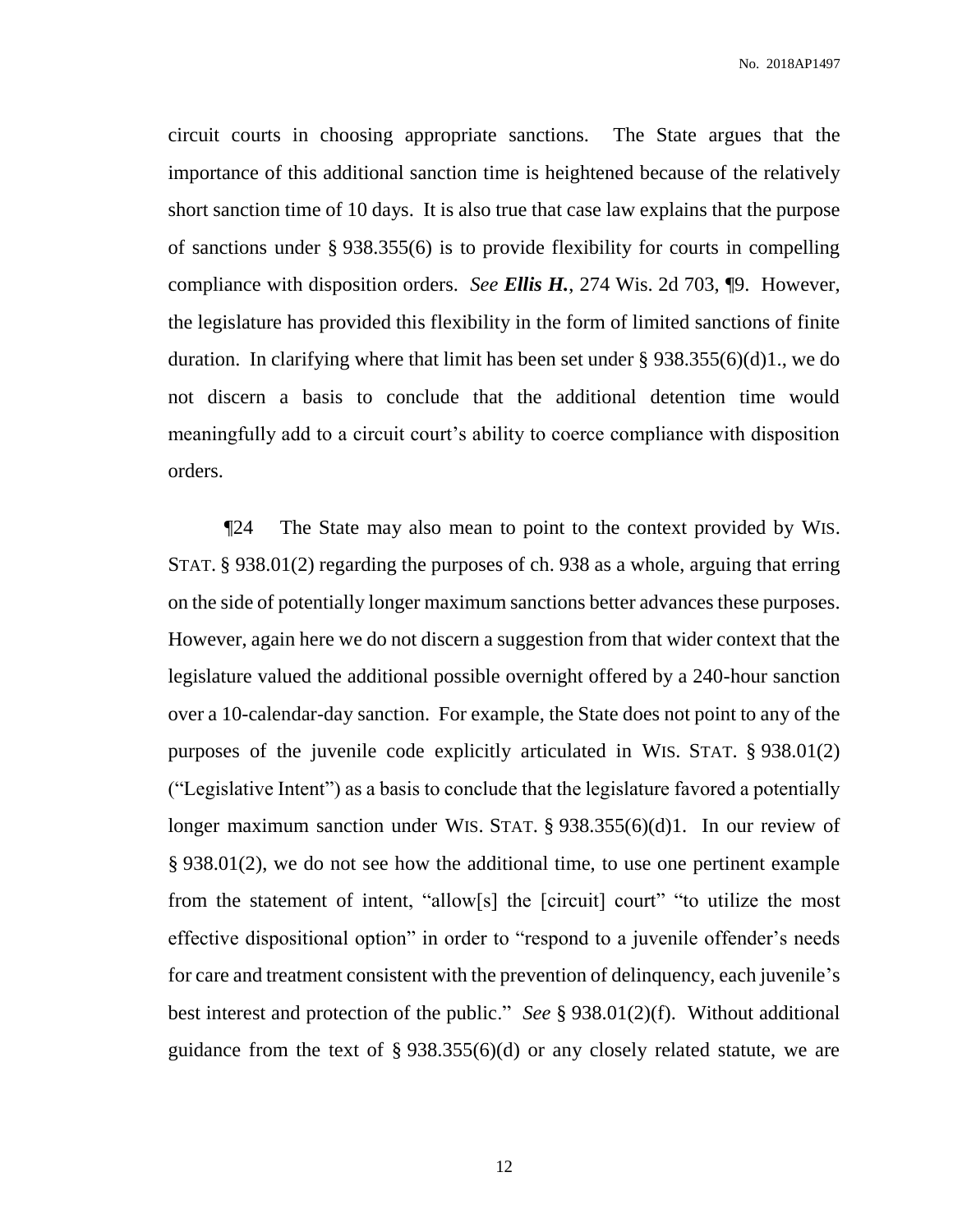unable to say whether additional potential maximum time in detention would better serve the interests of a sanctionable juvenile or the protection of the public.<sup>9</sup>

¶25 **Closely related statutes.** A.A.'s primary argument is based on case law that interprets what he contends is a statute that is closely related to WIS. STAT. § 938.355(6)(d)1. Specifically, A.A contends that § 938.355(6)(d)1. must be interpreted in light of a case interpreting the criminal sentence credit statute, WIS. STAT. § 973.155(1)(a), because the two statutes use similar terms. *See State v. Reyes Fuerte*, 2017 WI 104, ¶27, 378 Wis. 2d 504, 904 N.W.2d 773 ("Statutes are closely related when they are in the same chapter, reference one another, or use similar terms.").<sup>10</sup> A.A. points to *Johnson*, which as we have noted states that § 973.155(1)(a) counts as a day of sentencing credit any calendar day that a criminal defendant spent at least part of the day in custody. *Johnson*, 379 Wis. 2d 684, ¶8. The State counters that *Johnson* is distinguishable, because § 973.155 is similar only to the portion of § 938.355(6)(d)1. that addresses pre-hearing detention credit, and here there is no dispute that A.A. did not earn such credit. The State also argues that even the part of § 938.355(6)(d)1. that is similar to § 973.155(1)(a) has some

<sup>&</sup>lt;sup>9</sup> The State also suggests that there is something significant about the scale of time involved in a 10-day maximum that is more amenable to a 240-hour computation than, for example, a 60-day maximum would be to a 1440-hour computation. In that case, the State concedes it would be more reasonable to use the calendar-day definition. We are not persuaded that there is a difference that matters in determining the meaning of "not more than 10 days" in the statute.

<sup>&</sup>lt;sup>10</sup> A.A. also asserts that WIS. STAT. § 302.11(1), dealing with the mandatory release of criminal inmates on parole, is a closely related statute. We disagree. Under  $\S 302.11(1)$ , when the department of corrections calculates a date for mandatory release on parole for an inmate entitled to such release, a resulting fraction of a day counts as a whole day in the inmate's favor. Such a rule, if applied to WIS. STAT. § 938.355(6)(d)1. would favor A.A.'s calendar day approach. However, § 302.11(1) is not closely related to § 938.355(6)(d)1. The statutes are not in the same chapter, do not reference one another, and do not use similar terms. *See State v. Reyes Fuerte*, 2017 WI 104, ¶27, 378 Wis. 2d 504, 904 N.W.2d 773.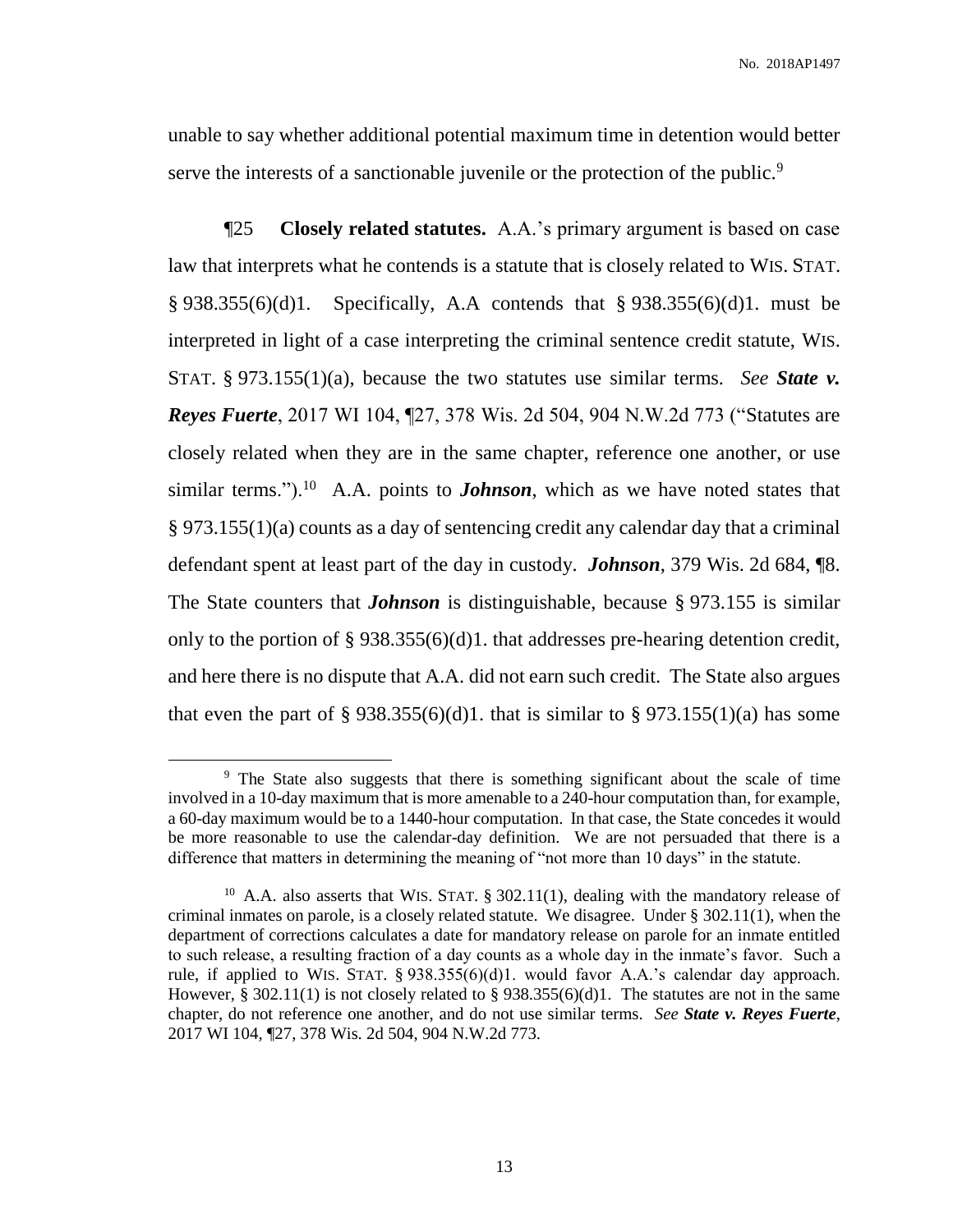meaningful differences in word choice that further renders *Johnson* inapplicable.<sup>11</sup> While *Johnson* confirms that "days" *can* be understood to mean calendar days, we conclude that *Johnson* does not assist in the interpretation of § 938.355(6)(d)1.

¶26 Notably, neither *Johnson*, nor the cases it examined, explained the basis for using a calendar-day approach to counting days under WIS. STAT. § 973.155(1)(a). *See Johnson*, 379 Wis. 2d 684, ¶¶6-7 (discussing *State v. Carter*, 2010 WI 77, 327 Wis. 2d 1, 785 N.W.2d 516; *State v. Elandis Johnson*, 2009 WI 57, 318 Wis. 2d 21, 767 N.W.2d 207; *State v. Obriecht*, 2015 WI 66, 363 Wis. 2d 816, 867 N.W.2d 387). Indeed, we stated in *Johnson* that what "[n]ormally" would be a "more extensive discussion of the correct interpretation and application" of the sentence credit statute was unnecessary, because our supreme court stated in other cases that partial days of custody count as full days of sentence credit. *Id.*, ¶5. We were bound to follow these examples under *Cook v. Cook*, 208 Wis. 2d 166, 189, 560 N.W.2d 246 (1997). *Johnson*, 379 Wis. 2d 684, ¶8.

¶27 Absent a rationale underlying the result in *Johnson* or the cases it examined—even setting aside the State's arguments that WIS. STAT. § 973.155(1)(a) has no bearing here—we are unable to say that *Johnson* assists in the interpretation of WIS. STAT.  $\S$  938.355(6)(d)1. That is, we are unable to say whether the reasoning behind using the calendar-day approach in calculating the "days" that are served as criminal sentence credit under  $\S 973.155(1)(a)$  would apply with equal force here. *See also Dionicia M.*, 329 Wis. 2d 524, ¶¶1, 6, 17

<sup>&</sup>lt;sup>11</sup> WISCONSIN STAT. § 973.155(1)(a) states that "[a] convicted [criminal] offender shall be given credit toward the service of his or her sentence for all *days* spent in custody in connection with the course of conduct for which sentence was imposed." (Emphasis added.) To repeat, the pertinent portion of WIS. STAT. § 938.355(6)(d)1. provides that a sanctioned juvenile "shall be given credit against the period of detention or nonsecure custody imposed under this subdivision for all *time* spent in secure detention in connection with the course of conduct for which the detention or nonsecure custody was imposed." (Emphasis added.)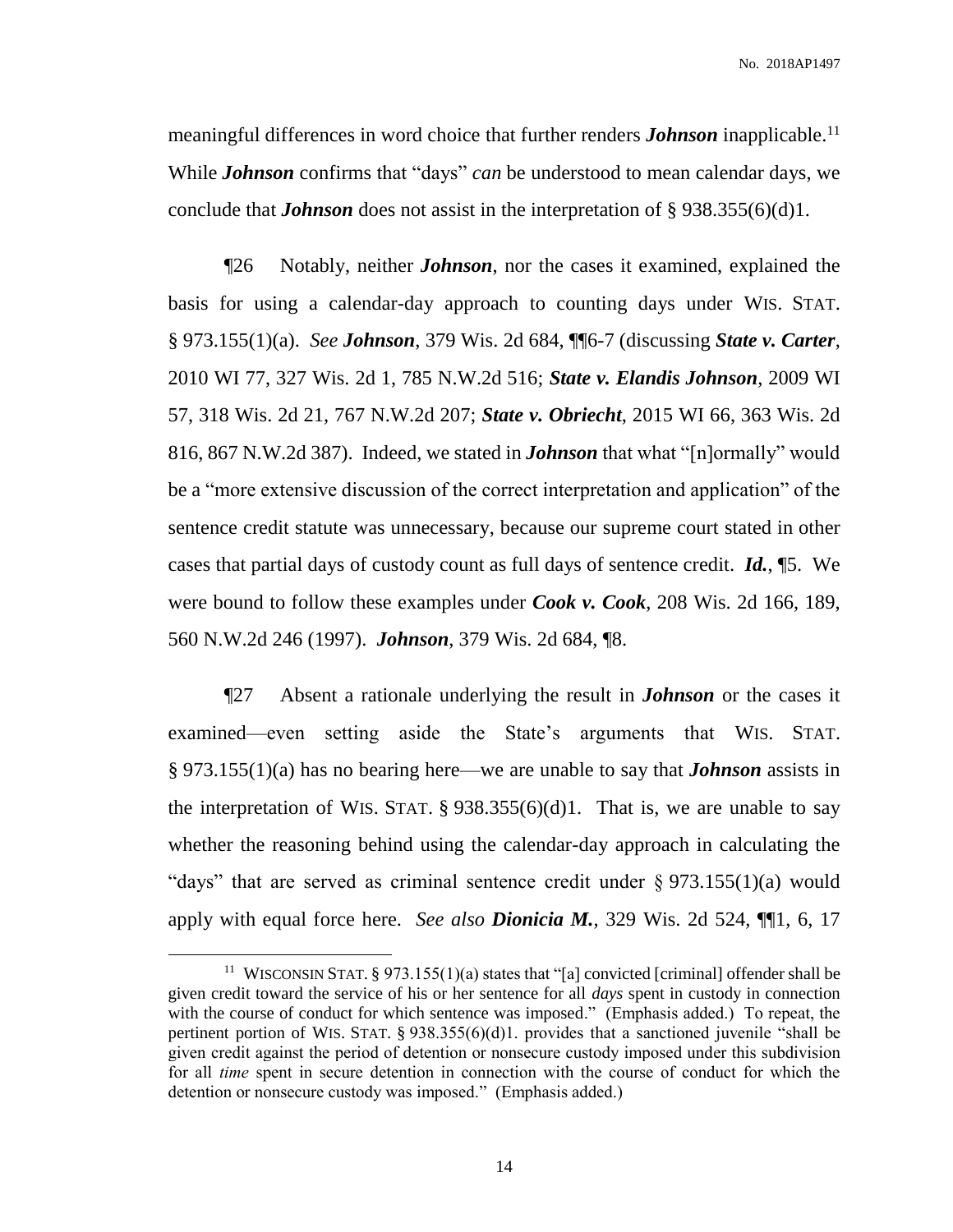(counting secure detention under WIS. STAT.  $\S$  938.34(3)(f)1. "from March 6 to March 10" as "5 days" of detention credit, but with no explanation).

¶28 **Avoiding absurd or unreasonable results.** We pressed the parties at oral argument regarding potential difficulties, possibly foreseeable to the legislature, that may arise for custodians and others directly involved in the implementation of sanction orders under the parties' alternative interpretations of "days." We conclude that such considerations do not render either interpretation absurd or less obviously reasonable than the other. That is, we conclude that the legislature would have anticipated that, under either interpretation, there will sometimes be challenges in the implementation of a maximum sanction. Problems could include: late-night release times; confusion in determining the calendar day or time of day when a juvenile begins "custody"; or calculation issues regarding the precise time for release. These potential difficulties could vary to some degree between the calendar-day and 240-hour approaches, particularly depending on how the amount of "time" spent in pre-hearing custody is computed under WIS. STAT. § 938.355(6)(d)1. for the purposes of detention credit.<sup>12</sup> However, we do not see

 $12$  For illustrative purposes, the following are some of the possible difficulties presented by each approach addressed by the parties, at times in response to questions at oral argument.

In the case of the calendar-day rule, a juvenile could theoretically be released at any point between the midnight-to-midnight window of the 10th calendar day. An open-ended order for the maximum sanction of "10 days" would place some burden on custodial facilities to determine an appropriate release time within that window, and seemingly give the custodian freedom to release a juvenile at problematic hours of the day. Alternatively, a court could direct that a 10-day sanction end at the last allowable moment, which would put pressure on facilities to release the juvenile precisely at midnight of the last day. Pre-hearing detention credit could also complicate the calendar-day approach. Under the approach in *State v. Johnson*, 2018 WI App 2, 379 Wis. 2d 684, 906 N.W.2d 704, juveniles could receive a "day" of credit if taken into custody at 11:59 p.m. *See* WIS. STAT. § 938.355(6d) (authorizing up to "72 hours" of detention prior to a hearing determining appropriateness of sanctions). If the *Johnson* approach were not followed, it would require the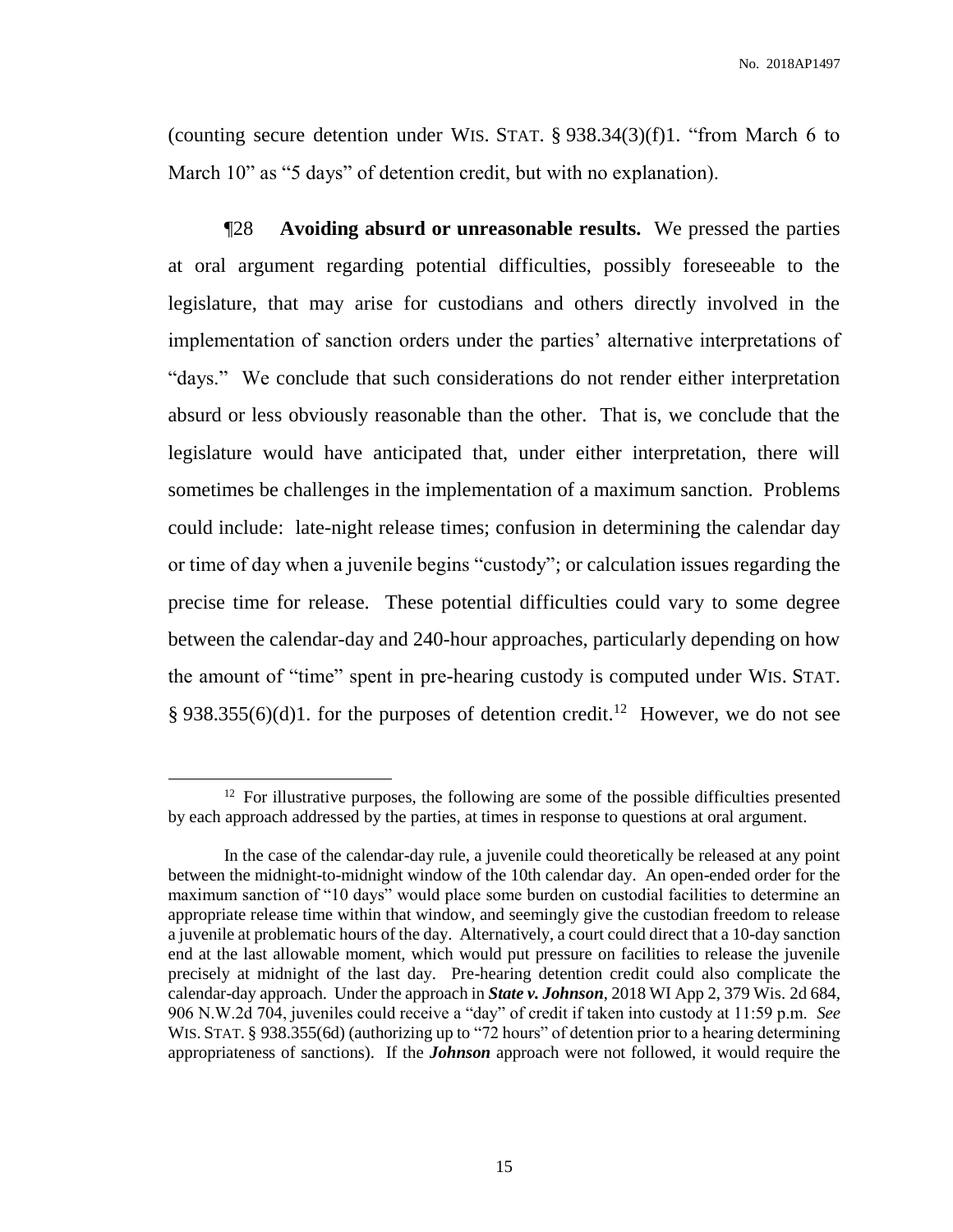any of these potential difficulties as a basis to conclude that either the calendar-day or 240-hour approach is problematic or unworkable. Under either interpretation, circuit courts may on occasion exercise discretion in ways that are inconvenient or ambiguous for juveniles, custodians, or both. Or, a court could, in consultation with the juvenile, the juvenile's parents or guardians, or the social workers, exercise its discretion to specify an appropriate release time at some point before the end of the 10th day. In any case, we repeat that, under the interpretation that we adopt today, the release of a juvenile on the 10th day of an unqualified sanction of "10 days" is not referable to any particular part of the day, and a sanction under § 938.355(6)(d)1. may not last beyond midnight at the close of the 10th day.

¶29 In sum, we see no legislative intent in the text of WIS. STAT. § 938.355(6)(d)1., when interpreted as a whole and in context, to construe "not more than 10 days" to unambiguously mean either 10 calendar days or 240 hours. Unsurprisingly, then, we see no legislative intent in the text of § 938.355(6)(d)1. to deviate from the common law rule in support of the calendar day meaning, which we now discuss.<sup>13</sup>

sanction-imposing court to make some kind of conversion of pre-hearing detention credit measured in hours so that it could be factored into the "10 days" of post-hearing custody.

In the case of the 240-hour rule, a maximum sanction would end precisely at the conclusion of the 240th hour. A.A. argues that this level of precision may not be feasible for custodial facilities balancing responsibilities for multiple juveniles. Further, depending on how the "time" of prehearing detention credit is measured, courts imposing a 240-hour sanction would either need to convert pre-hearing credit from calendar days to hours (following the *Johnson* approach), or measure the time in hours, minutes and seconds, and subtract that time. The latter method could lead to release at hours that present problems for juveniles or for those who care for or otherwise interact with them.

<sup>&</sup>lt;sup>13</sup> As an alternative to his plain-meaning interpretation, A.A. argues that, if the maximum length of a sanction under WIS. STAT. § 938.355(6)(d)1. is ambiguous, then the rule of lenity should apply in favor of his interpretation. We now briefly address why we do not rely on the rule of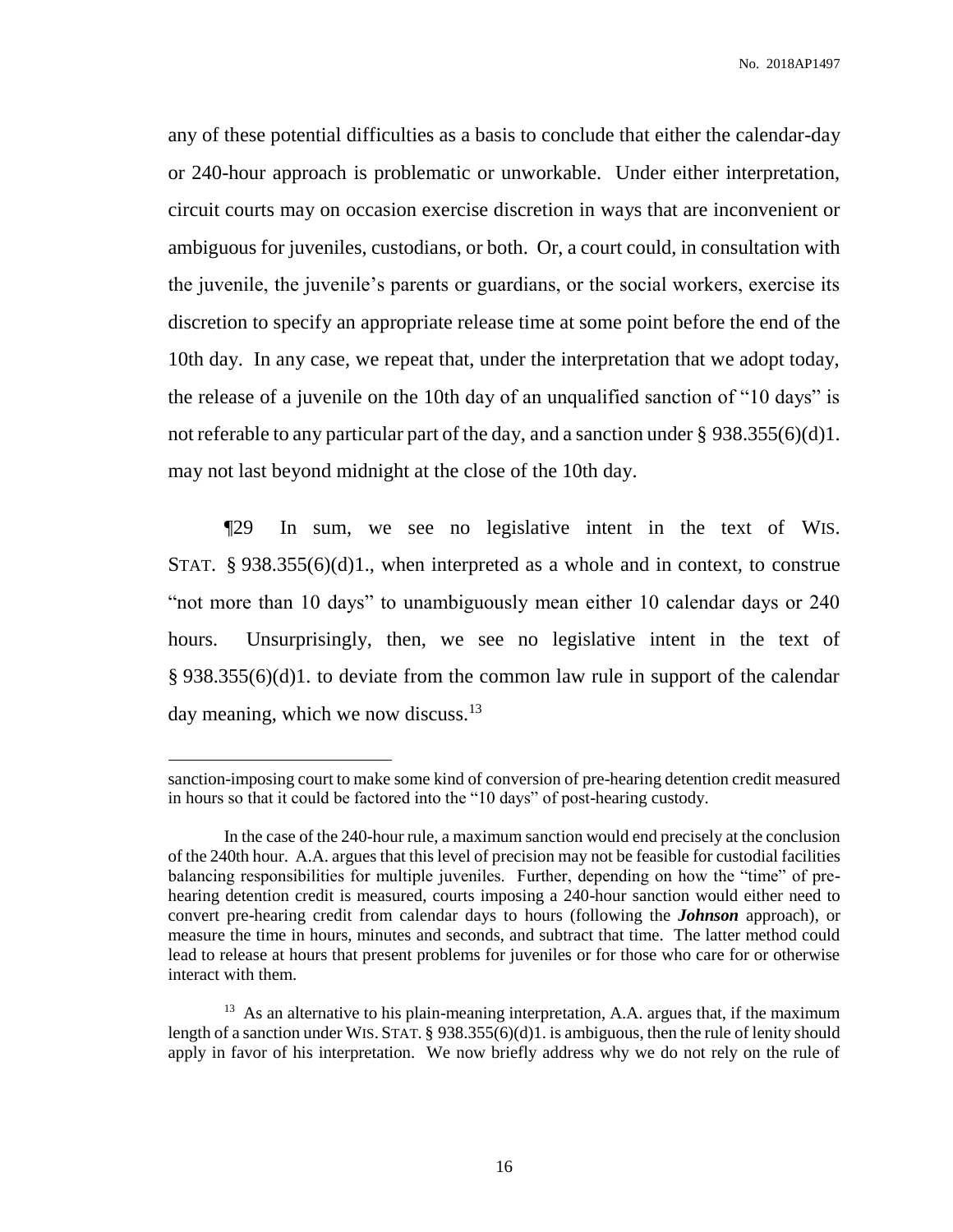¶30 It is a "venerable principle that the law generally does not recognize fractions of a day." *Pettygrove v. Pettygrove*, 132 Wis. 2d 456, 464, 393 N.W.2d 116 (Ct. App. 1986) (citing *Knowlton v. Culver*, 2 Pin. 243, 246 (1849)). "In general, it is true that, in computing time in respect to the service of papers, the issuing of process, the calculation of interest, the running of statutes, and many other like matters, the fractions of a day will not be considered."<sup>14</sup> *Knowlton*, 2 Pin. at 246. Under this principle, the hour-to-hour timing of events during the course of a calendar day are not inquired into unless doing so is necessary to determine an order of events that affects the rights of parties. *See Pettygrove*, 132 Wis. 2d at 464.<sup>15</sup> There is no suggestion here that the order of multiple events on a single day matter to the rights of the parties.

lenity, even though we conclude that  $\S 938.355(6)(d)1$ . is ambiguous. "The rule of lenity 'provides generally that ambiguous penal statutes should be interpreted in favor of the defendant.'" *State v. Villamil*, 2017 WI 74, ¶27, 377 Wis. 2d 1, 898 N.W.2d 482 (quoted source omitted). As A.A. notes, at least some provisions of the Juvenile Justice Code are penal in nature and are therefore construed strictly in the juvenile's favor. *See State v. David L.W.*, 213 Wis. 2d 277, 279-82, 570 N.W.2d 582 (Ct. App. 1997) (applying strict construction to Serious Juvenile Offender Program provision in WIS. STAT. § 938.34(4h) as a possible disposition for a juvenile adjudicated delinquent). However, as we have explained above, the purpose of the sanction scheme in § 938.355(6)(d) is not to punish. *See State v. Ellis H.*, 2004 WI App 123, ¶9, 274 Wis. 2d 703, 684 N.W.2d 157.

<sup>&</sup>lt;sup>14</sup> The rule against recognizing fractions of days stated in Wisconsin precedent has deep roots in American jurisprudence. *See, e.g.*, *Arnold v. U.S.*, 13 U.S. 104, 107-09 (1815) (discussing English cases; excluding the whole day in which an act of Congress was passed from the act's taking effect rather than taking into account "fractions of a day"). And, as we noted in *Pettygrove*, we are not the only "modern court" to acknowledge the continued vitality of the rule. *Pettygrove v. Pettygrove*, 132 Wis. 2d 456, 464, 393 N.W.2d 116 (Ct. App. 1986) (citing *State Comp. Ins. Fund v. Building Sys., Inc.*, 713 P.2d 940, 941 (Colo. App. 1985).

<sup>&</sup>lt;sup>15</sup> For example, in *Pettygrove*, we determined that it was not error for the circuit court to inquire into the relative timing of the death of a party to a divorce action and the rendering of the divorce judgment, even though those events occurred on the same day, requiring that the court attribute each event to a certain hour of the day. *Pettygrove*, 132 Wis. 2d 464-65. This fit the exception to the general rule against recognizing fractions of a day, because "the central issue" in the case was whether a divorce action had been "abated" by the death of one of the parties, which "fundamentally affected the rights of the parties." *Id.*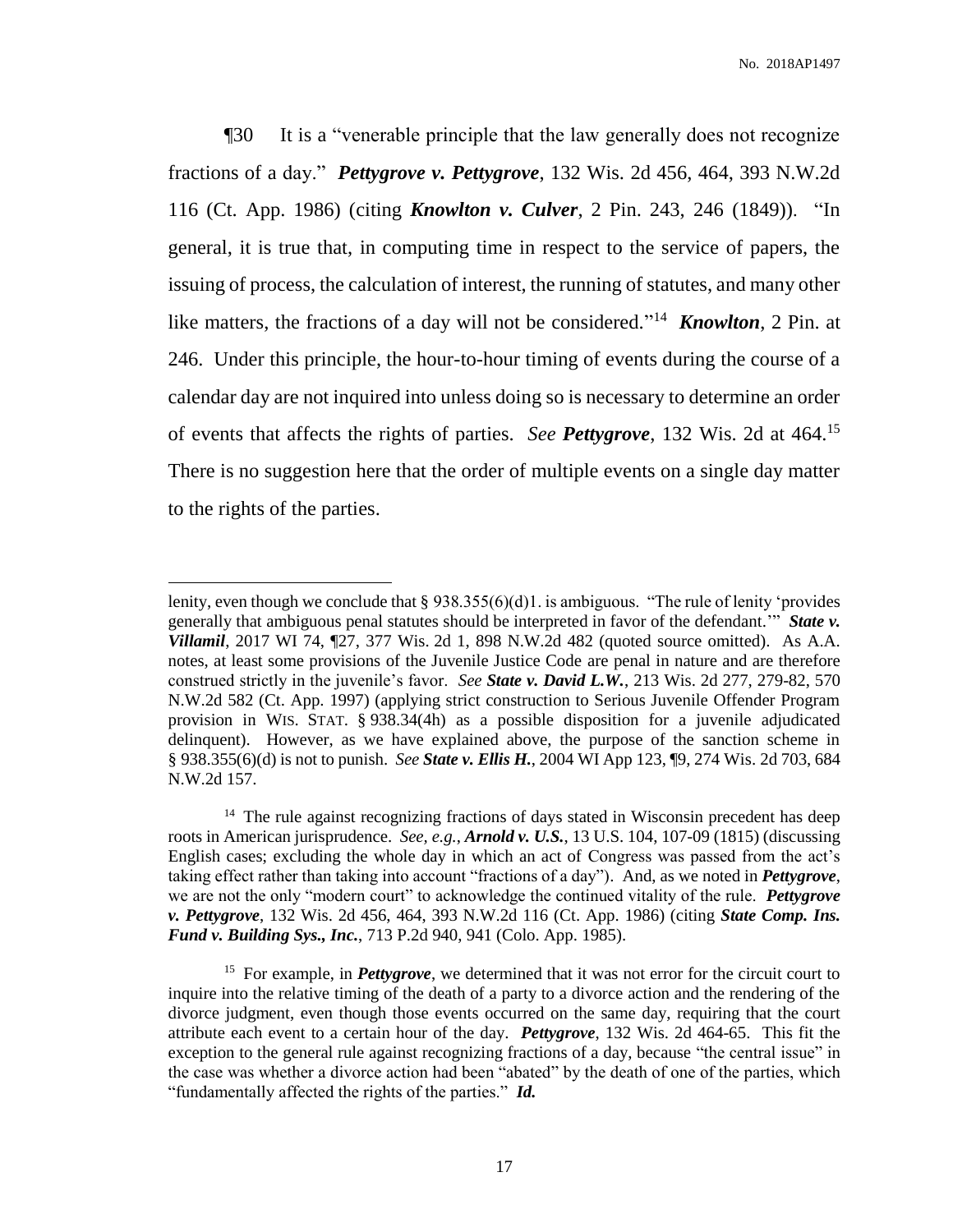¶31 The rule against recognizing fractions of a day treats a day as an indivisible unit that is not broken down into a collection of hours or minutes. In other words, the events of the day—such as a juvenile's entering into, or being released from, custody—are not associated with a particular minute or hour. In effect, a fraction of a day in custody is deemed a day, to be included or excluded as an indivisible unit. *See Knowlton*, 2 Pin. at 246 ("in reference to the commencement of suits, in particular, … the precise hour or moment of issuing the process or handing it to the sheriff will not, in ordinary cases, be inquired into").

¶32 Thus, the common law default time convention leads us to the same place as A.A.'s calendar-day approach: any part of any unique calendar day spent in custody is essentially "rounded up" to a "day" of custody. And, we see no ordering of events at the beginning or end of a juvenile's sanction custody that could adversely affect the rights of the State. Based on this approach, the sanction imposed on A.A. here lasted into an 11th calendar day. In sum, then, given the absence of a manifest purpose "clearly expressed" by the legislature to use a different time convention, the general common law rule requires us to interpret "days" in WIS. STAT. § 938.355(6)(d)1., as meaning calendar days. *See MBS-Certified Public Accountants, LLC*, 338 Wis. 2d 647, ¶¶67, 70-71.

¶33 We now explain why the first day of the sanction is not excluded in computing the end-point of A.A.'s 10-day sanction under WIS. STAT. § 990.001(4), as the circuit court here ruled.

#### *Application of WIS. STAT. § 990.001(4).*

¶34 The parties agree that the circuit court erred in concluding that WIS. STAT. § 990.001(4)(d) applies to the computation of time in WIS. STAT.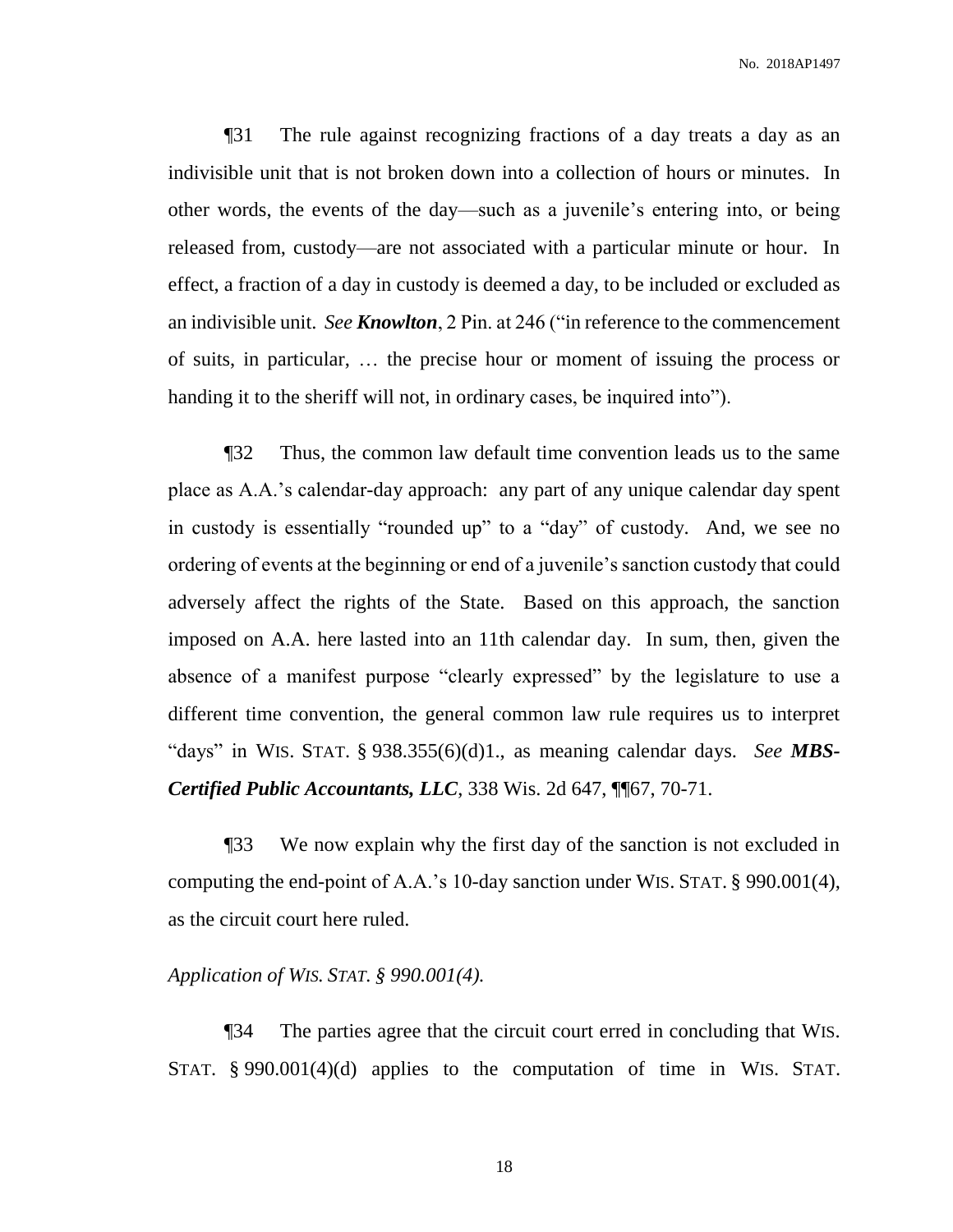§ 938.355(6)(d)1. We concur that § 990.001(4)(d) does not apply to the computation of a sanction imposed under  $\S 938.355(6)(d)1$ .

¶35 Under WIS. STAT. § 990.001(4)(d), "[r]egardless of whether the time limited in any statute for the taking of any proceeding or the doing of an act is measured from an event or from the date or day on which such event occurs, the day on which such event took place shall be excluded in the computation of such time." *See also* § 990.001(4)(a) ("The time within which an act is to be done or proceeding had or taken shall be computed by excluding the first day and including the last").

¶36 Under the circuit court's application of this rule, January 16 (the day A.A.'s sanction began) was the "day on which [the] event occurs," from which the custodian had 10 days to do "the act" of releasing A.A. Thus, the court concluded, January 16 was excluded from computation of the end of the 10th day. Under this approach, a sanction that extended into January 26 did not exceed the 10-day limit.

¶37 The rule for excluding the first day under WIS. STAT. § 990.001(4)(d) does not apply where "construction in accordance" with the rule "would produce a result inconsistent with manifest intent of the legislature." Sec. 990.001(intro). We conclude that excluding the first day of a sanction in computing the length of the sanction would be inconsistent with the manifest intent of the legislature in enacting WIS. STAT. § 938.355(6)(d)1. As noted, the text of § 938.355(6)(d)1. provides that juveniles shall receive detention credit against sanctions imposed for time served "in connection with the course of conduct" leading to the sanction. This demonstrates a legislative intent that courts recognize and take into account all time that a juvenile spends in actual custody in the imposition of the sanction. It would run counter to this intent to apply a time-computation convention that excludes any